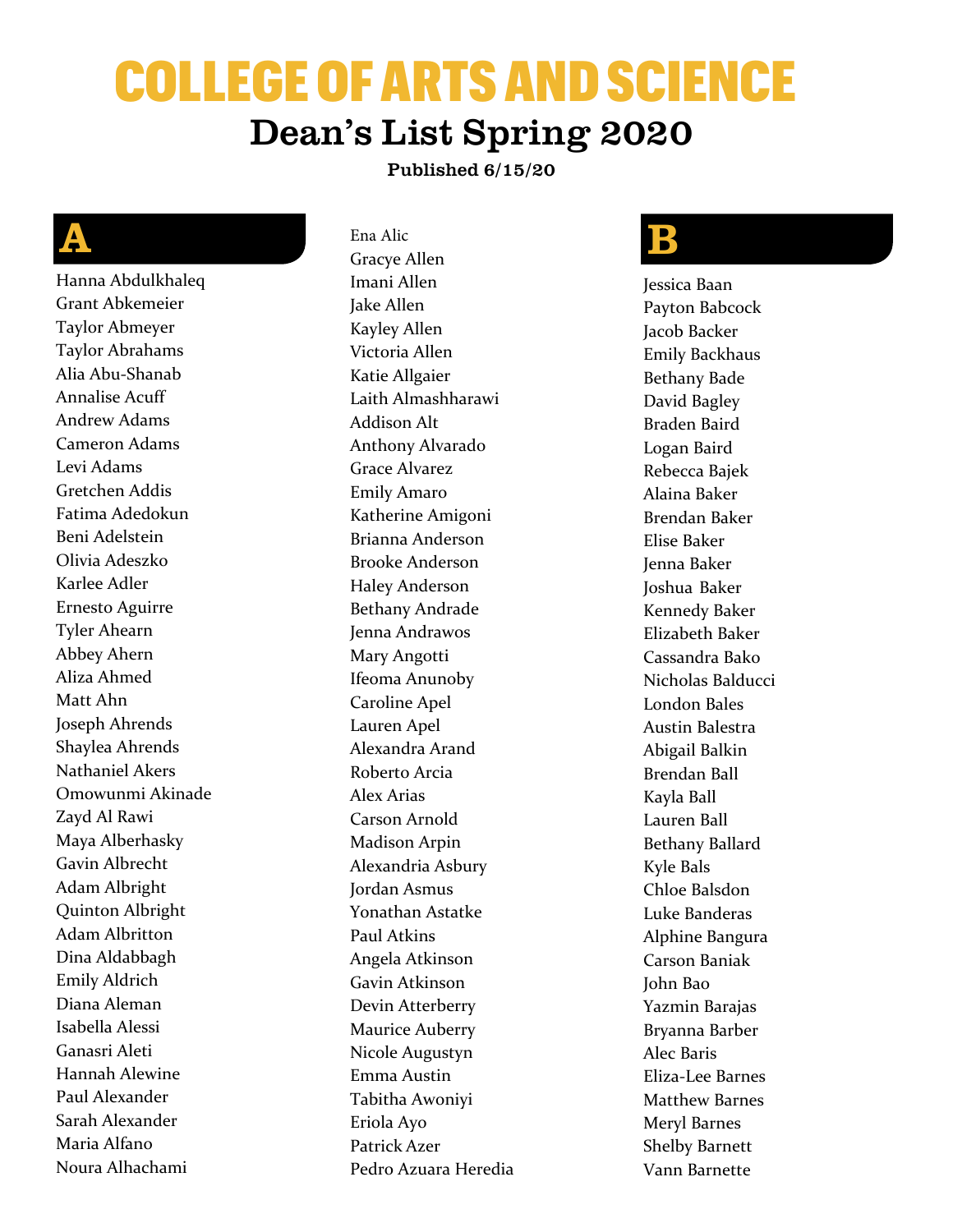Traci Baron Max Barrow John Barry Katherine Barry Payton Barry Samantha Barry Natalie Barta Katelyn Bartels Juliana Bartoli Mia Bartolotta Cole Barton Benjamin Basarich Madeline Basham Elise Baumann John Baumann Luke Baxter MacKenzie Bay Mason Baynes Kyli Baysinger Thomas Bazley Lauren Bean Mary Bean Michael Beattie Alexis Beauchamp Maggie Beckett Alexandria Becks Hannah Beebe Caroline Been Grace Behrle Rachel Behrndt Sewit Belete Jodelyn Belew John Belfonte Bailey Bell John Bell Natalie Bell Madison Bellamy Grace Bellovich Joseph Belmore Benjamin Belongy Shannon Belsher Catherine Bender Don Benincasa Briana Bennett Emma Bennett Kear'A Bennett Kyle Bennett Jacob Benshoff

Sidney Bentil Allison Bentz Taylor Berke Mia Berkstresser Sarah Bernskoetter Brook Bernstein Rachel Bernstein Alexa Berry Jaclyn Berry Morgan Berry Sophia Berte Rylee Berti Aliya Bertrand Maisie Bess Weston Betz Ashtyn Bevans Matthew Beyer Abuzar Bhatty Ali Bhatty Mandar Bhoyar Justin Bias Tyler Bickmeyer Krista Biggar Ashley Bigos Nicolas Bilinksi Madison Billingsley Claire Bilyeu Alexandra Binaei Lauren Bishop Jeffrey Bittle Ryan Bjorseth Tiijonnae Blackwell Kristin Blake Caitlin Blakeley Hannah Bland William Blanton Kristin Blaszczak Anthony Blatter Abigail Blenk Samantha Blondin William Bloss Anna Blue Skyler Blumhorst Mora Boatman William Boatman Henry Bodde Nicholas Bode Jeffrey Bodeen

Keith Bodenhamer Hannah Bodenhausen Max Bodenhausen Andrew Boeger Parker Boelling Jaida Bogan David Bogar Sawyer Bohanna n Baleigh Bohannon Abigail Bohon Leea Boivin Katherine Boley Erin Bollinger Brooke Bommarito Katlyn Bond Kira Bond Aireeyce Bonner Headd Jonathan Bonney Ashley Boone Logan Boone Austin Boots Oliver Bopp Isabelle Borchardt Darian Boren Quentin Borengasser Alexis Borgstadt Alexis Boring Rachel Boro Peyton Boudouris Brock Boulware Madelyn Bourgoine Mariah Bourgouis Taylor Bourland Elly Bowles Kobe Bowman Megan Boyd Timothy Boykin Matthew Bozeman Jessica Brade Mia Brader Austin Bradfield Aminah Bradley-Pikes Alex Bradshaw Lillian Bradshaw Abby Brady Lauren Brady Addison Braeckel Madeline Brand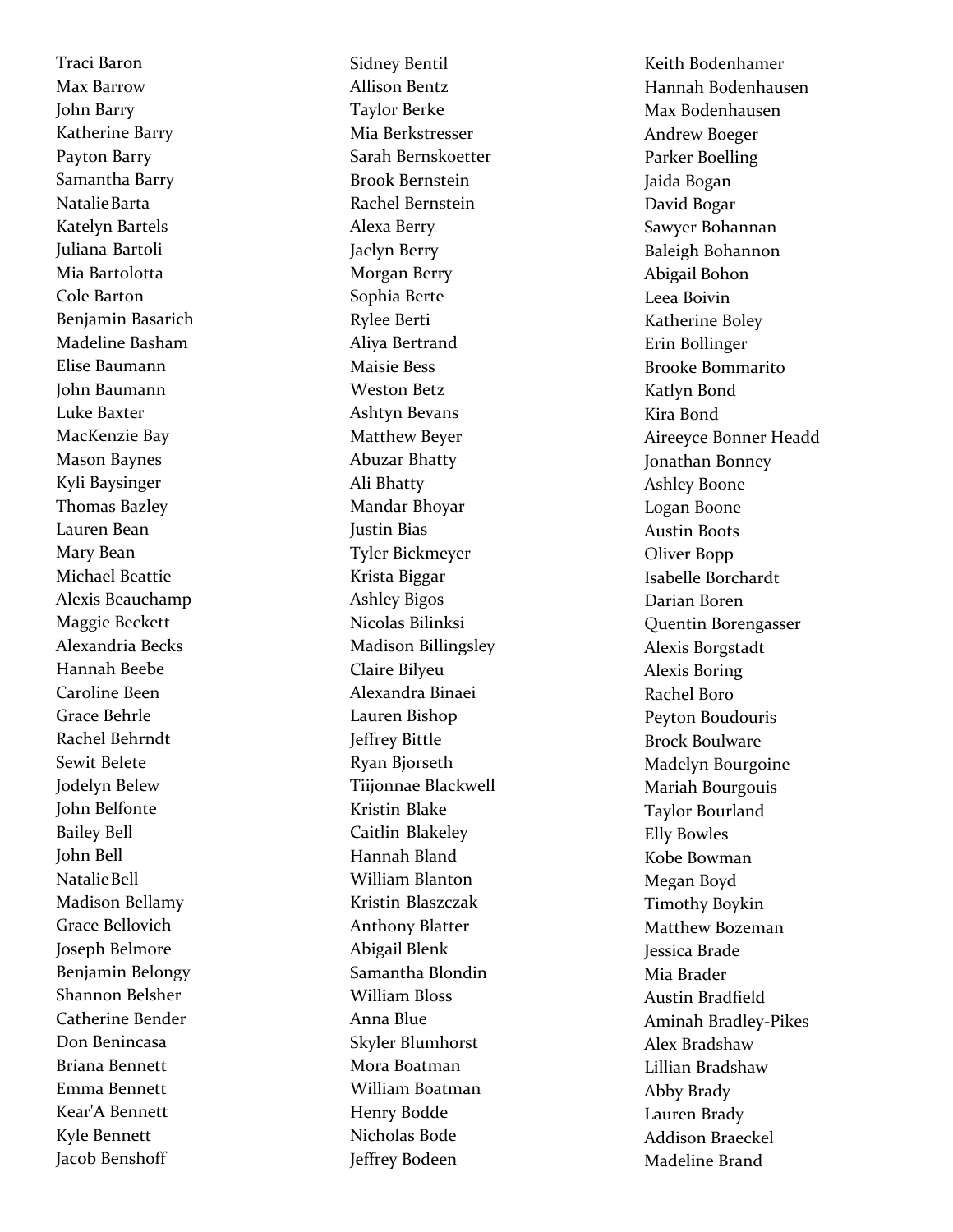Kayla Branigan Grant Branstetter Colin Braun Sydney Breedlove Vincent Brennan Kelly Brenner Cameron Brewer Sarah Brewer Philip Brickey Gabrielle Bridge Aiden Bridges Jacob Briley Bailey Brimer Cierra Britt Bradie Britzmann Michelle Brodersen Annaliese Brogoto Sabrina Brons Margaret Brooks Wensdai Brooks Joyce Brother Andrea Brown Elena Brown Kobe Brown Kyra Brown Meghan Brown Nathan Brown Seth Brown Valerie Brownfield Ashley Brubaker Jordan Bruner Madeline Bruner Darius Bryan Taylor Buchannan David Buckner Jack Buford Phuong Oanh Bui Genesis Buitrago Channing Bullock Whitney Burch Kyle Burdine Emily Burgett Emily Burke Hannah Burke Sophie Burke Olivia Burnett Austin Burton Emma Burton

Elizabeth Busch Mara Busch Rachel Bush Anna Buske Nathan Butcher Arianna Butler Robert Butler Rory Butler Tanner Butler Truman Butler Anna Buturla

## C

Noah Cadwell Allyson Caisley Dylan Calhoon Daniel Callahan Zoe Calsyn Lexi Camp Anna Campbell Averey Campbell Carson Campbell Cody Campbell Kaylin Campbell Emily Canchola Grace Cannon Megan Carey Ana Carlton Brianna Carman Michael Carney Jennifer Carpio Matthew Carroll Madeline Carson Aaron Carter Amory Carter Jasmine Carter Jesse Carter Quinn Cartwright Katherine Caruso Fallon Caruth Nicholas Cary Caleb Casanova Dellinger Caspersen Joanna Cassella Brendan Castiller Macy Catlett Serena Cepeda

Hannah Chaffin Claudia Chambers Beau Chandler Lewis Chastain Marc Chauvin Alaric Chen Anna Chen Qianyu Chen Yi Chen Kara Cheslock Crystal Cheun Ruth Chi David Chien Olivia Childs Emilia Chiriboga Sydney Chism Nicholas Choma Elizabeth Chowning Kyle Chrisman Malori Chrisman Ericka Chrisman Chelsey Christensen Allison Christiansen Isabelle Christiansen Catherine Chun Christina Chung Megan Ciaramitaro Sasha Cierniak Aidan Clark Autumn Clark Fionna Clark Logan Clark Erin Clarke Madeline Clarke Wesley Clarkston Casey Claros Figueroa Evan Clausner Alison Clay Erin Clay Mackenzie Clayton Bryce Clemons Austin Cleveland Christian Cmehil-Warn Connor Cochran Claire Colby Arnold Cole Bryce Cole Juliana Cole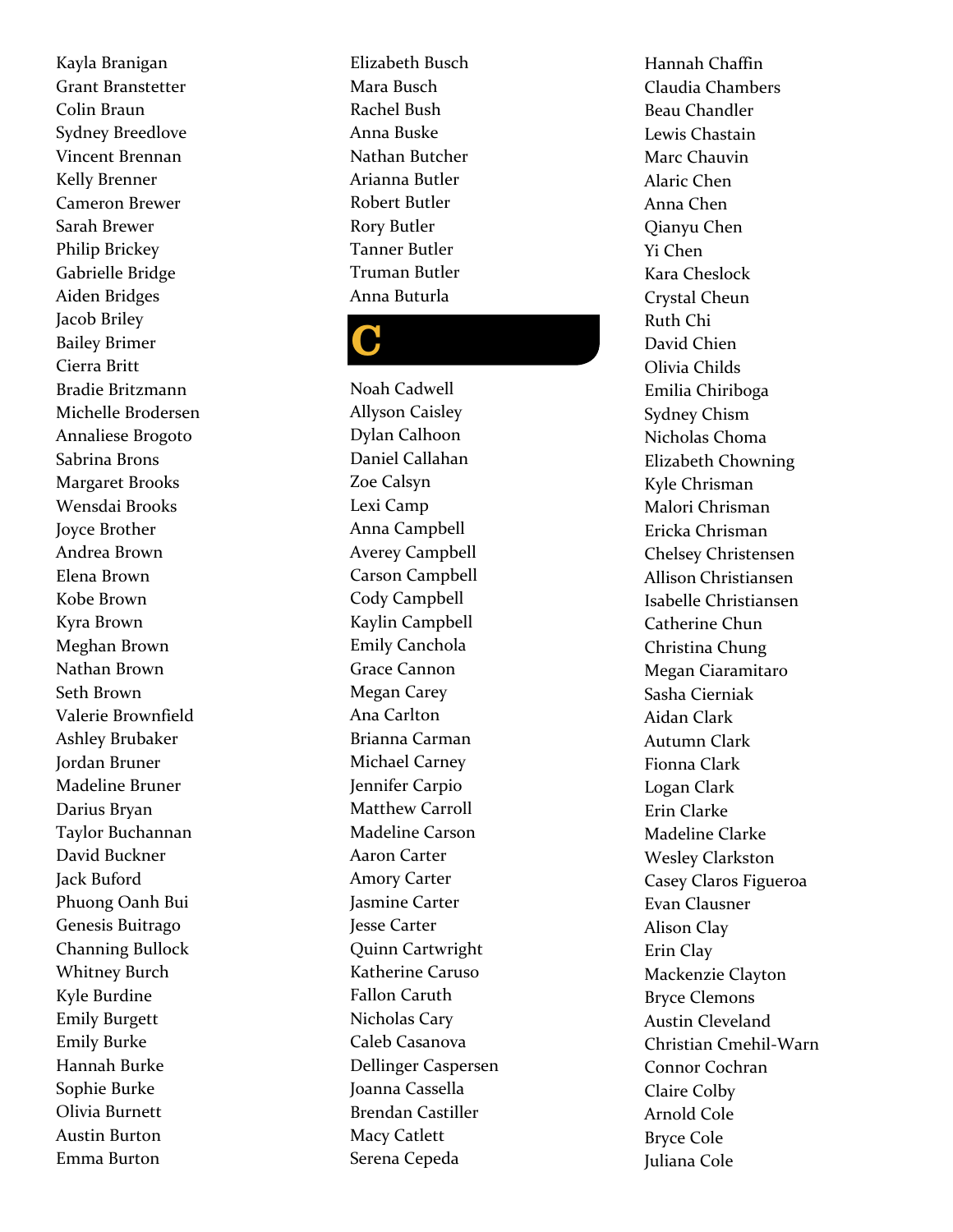Megan Cole Brittney Collier Grace Collins John Collins Isabella Colon Katherine Comer Payton Comer Grace Compton Madison Conatser Emily Condra Kaylie Conger Isabella Conley Lauren Connor Rachel Conrad Kordero Conversi Bradley Cook Brady Cook Gwyneth Cook Kevin Cook Jessica Cook Maxwell Cook Olivia Coon Emma Cooney Casie Cooper Emily Cooper Lydia Cooper Madelyn Cooper Sofia Copat Jay Copeland Nicholas Corder Erin Cordes Madeline Cordes Joseph Corey Nicohl Corretjer Jennifer Corrigan Mary Costantinou Kaitlin Cott Elias Cotton Cristiana Cottone Bryanna Counts Angelica Courson Ashley Cox Brian Cox Della Cox Sarah Cox McKenzie Coyne Bailey Crabtree Kathryn Craddock Haylee Crane Elizabeth Crank Christian Crawford Madison Creach John Creasy Emma Critchfield Rayanna Crites Kayla Critten Ross Hannah Cronin Patrick Cronley Marisa Cropp Zoe Lucy Cross Reece Crossan Madeline Crozier Bryson Crum Jarod Crum Bela Cseri Kelsey Cuggino Nicholas Culley Noah Culpepper Addison Culver Katie Cummings Sydni Cummins Quinn Cunningham Adam Cunnyngham Bradley Curl Megan Currie Mark Curtin Kassie Curtis

## D

John D'Arcy Alexandre Augusto Da Silva Negrao Benjamin Dahlgren Drew Dahlquist Jacob Dalton Johanna Damaso Hunter Damron Caitlin Danborn Sophia Dandola Micaylyn Darby Mathilda Darkwah Kevin Darner Lucas Daub Daniel Daugherty Dustan Davidson Samantha Davidson

Alana Davis Bradley Davis Brooks Davis Camden Davis Grace Davis Isabelle Davis Jack Davis John Davis Olivia Davis Madison Davis Maline Davis Mary Davis Matthew Davis Morgan Davis Nicholas Davis Presley Davis Sinclaire Davis Sophia Davisson Abigail Daw Sean Day Trevor Day Sebastian De Villar Hannah Deaver Olivia Decker Zoey Degen Matthew DeHass Grace Deien Hannah Deien Justin Del Rosario Isabella Delancy Daniela Delgado Kiara Delgado Rachel Delgado Asiya Delic Lindsey Dellert Reeve Delmas Thomas DeLong Spencer DeLucia Anna DeMeyer Ashlynne Dempsey Herbert Dempsey Natalie Dennis Audrey Dennison Madeline Densmore Nora Derry Allison Deterding Jessie Deterding Alexander Deutsch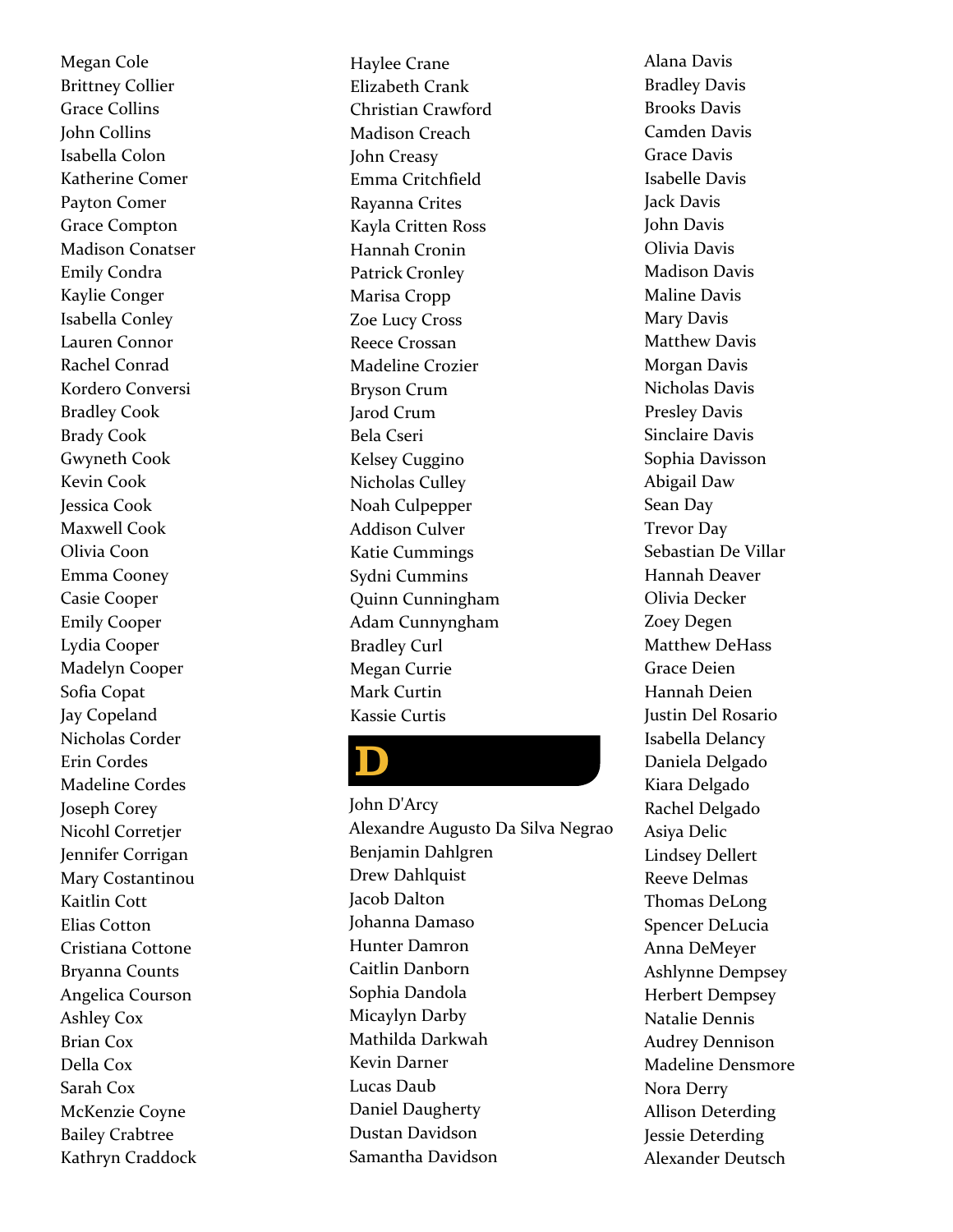Morgan DeVault Madison DeVelasco John Dever Dillon Dewey Andrew Deyoe Oumou Diallo Valeria Diaz Kyle DiBernardo Jade Dickinson Mitchell Diepeveen Colin Dierkes Elise Diesfeld Marisa Dietrich Trey Dillard Nia Dillon Isabella DiMercurio Bianca Ditucci Diya Divyakumar Alexa Diya Khalil Diya Afi Dobson Beyonce Dockery Alexandra Dockins Danielle Dodson Chayse Doerr Emily Dofing Ronnie Donaghe Sarah Donahoe Haly Donaldson Samuel Donavon Hexiang Dong Kathryn Donnelly Adriana Doolin Derek Dopler Kelsey Dorlac Darian Doser Mariah Doss Mark Doss Joseph Doty Bailee Dougherty Braxton Douglas Mary Douglas Olivia Douglas Dawson Downing Lauren Drainer Kelly Draper Ali Drapp Casandra Draudt

Mikaela Drewel Derric Drigalla Alexander Drury Emily Dryden John Dubois Danielle DuClos Cameron Duello Isabella Duffett Andrew Duncan Brylee Duncan Asia Dunford Dillon Dunn Sydney Dunn Maureen Dunne Brendan Durbin Lindsay Durdle Caden Durr Stephanie Durr

#### $\mathbf{D}$

Josh Eagan Shania Early Emily Eason Elizabeth Eastlund Sierra Eaton Lucy Ebeling Jackson Ebersole Acelin Eck Marian Eck Cullen Ecoffey Jonathan Edens Emma Edgar Jake Edgar Jesseca Edie Jake Edington Kailey Edmundson Emily Edwards Hope Edwards Madelyn Ehler Kirsten Ehlers Briley Eilers Addison Eisley Emma Elbert Madalyn Elder Emma Eldred Danielle Elking Spencer Eller

Alexandria Elliott John Elliott Jane Elliston Haydn Elsey Hunter Embrey Esirioghene Emeje Trevor Endres Darrian Engberg Rebecca Engen Joshua Engle Madison Enright Alyssa Erhart Davis Erickson Meredith Erickson Miranda Erickson Charles Ertz Kasey Ervin Taylor Estraca Rachel Etwaroo Alexandra Eufinger Jason Evans Kimberly Evans Laura Evans Catherine Everett Charles Eversman Grace Ewing Ahriana Eyerman Serenity Eyerman

## l<mark>l</mark>

Megan Fair Otto Fajen Ryan Fangmann Claire Fanning Ayan Farah Matthew Faucett Morgan Faust Eduardo Favela Eleanor Fay Delaney Fearon Robert Fears Ashley Feldberg Courtney Felten Sydney Feltenstein Cameron Fenton Mara Fenwick Joseph Ferguson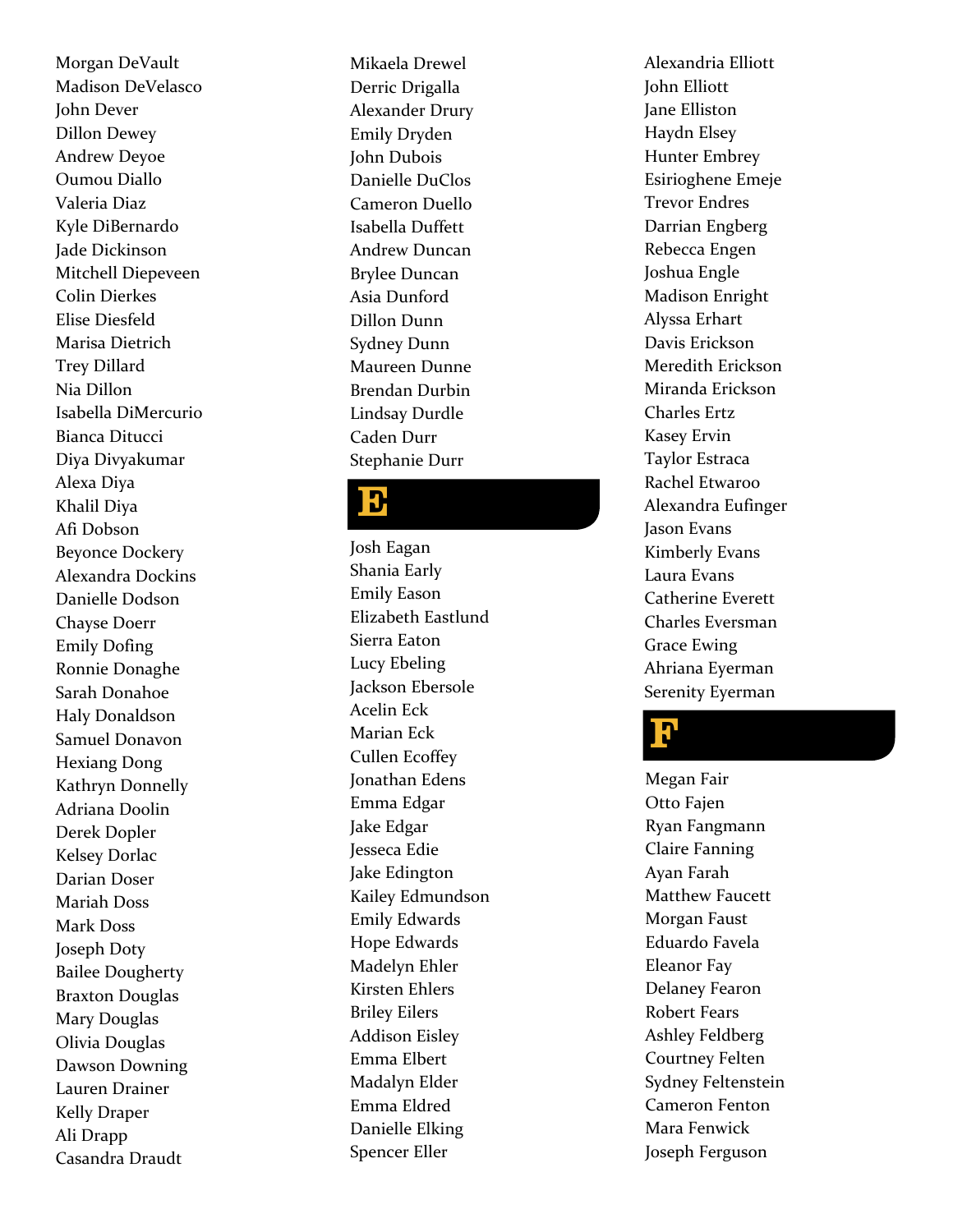Kathryn Ferguson Rachael Ferguson Sarah Ferrell Sophia Ferretti Maxwell Ferry Logan Fessler Hannah Fettig Elizabeth Fetzer Elizabeth Fife James Finch Patrick Finnane Katharine Finnerty Natalie Fiordelisi Derek Fiquet David Fischer Sarah Fisher Rachel Fisk Tyler Fitton Andrew Fitz Olivia Flagg-Bourke Abigail Flanders Ryan Flanigan Faith Fleming Elizabeth Fleming Elizabeth Fletcher Michael Flinchpaugh Jourdan Flores Macee Flores Rodolfo Flores Madison Flower Kirsten Flowers Julia Flynn Alexander Foerstel Ivan Fontcha Gabrielle Foppe Samuel Forbes Carter Forrest Brianna Forrey Ethan Forte Hannah Forthaus Hannah Foster Cole Fournie Grace Foust Haley Foust Deja Fowler Heaven Fowler Margaret Fox Katie Frakes

Miranda Frankenbach Holden Franklin Kiara Frauenhoffer Rebecca Frazer Ryan Frazier Griffin Frechette Noah Free Kora Freeman Philip Freeman Lauren Freiburg Mackenzia French Kayla Frentzel Katherine Freund Daniel Fridman Audrey Friesen Joseph Frimel Marilyn Frizzell Evan Frook Sarah Frost Trudi Frost Edward Frumkin Alexa Frumm Payton Frye Laura Frymire Morgan Fudge Bryce Fuemmeler Logan Fuemmeler Margaret Fuhrman Jazmine Fullerton Cameron Furbeck Juliet Furlong Jacob Furlow Nathan Furnas Hannah Fussner

#### G

Aaron Gabbert John Gabriel Sarah Gadban Mary Gadbois Danielle Gafford Brandon Galante Joseph Galante Anthony Galanti Mary Galkowski Erin Gallagher Justin Gallina

Isuru Gamlath Cody Gammon Aashree Gandhi Maureen Ganey Kelly Gann Haylee Gant Matthew Gao Michelle Gaona Paige Gapski John Garagnani David Garcia Jessica Garcia Alex Gardner Ashwin Garlapaty Brittany Garner Grace Garner Morgan Garnhart Madison Garrett Nicole Garrett Grant Garske Makayla Garza Lauren Gast Connor Gastineau Natalie Gatten Charles Gaugh Alyssa Gederman Preston Geen Grace George Emile Gephart Euphemia Gerdts Gottlieb Gerstenecker Clayton Gerwitz Riley Gesling Maya Getschel Mackenzie Gettel Ronel Ghidey Marissa Gianino Kali Gibbs Calista Gibler Miles Gibson Madeline Gilbert Alexandra Giles Kai Gilkey Emily Gilley Jack Gillick Julia Gilman Sarah Gilmer Ian Ginther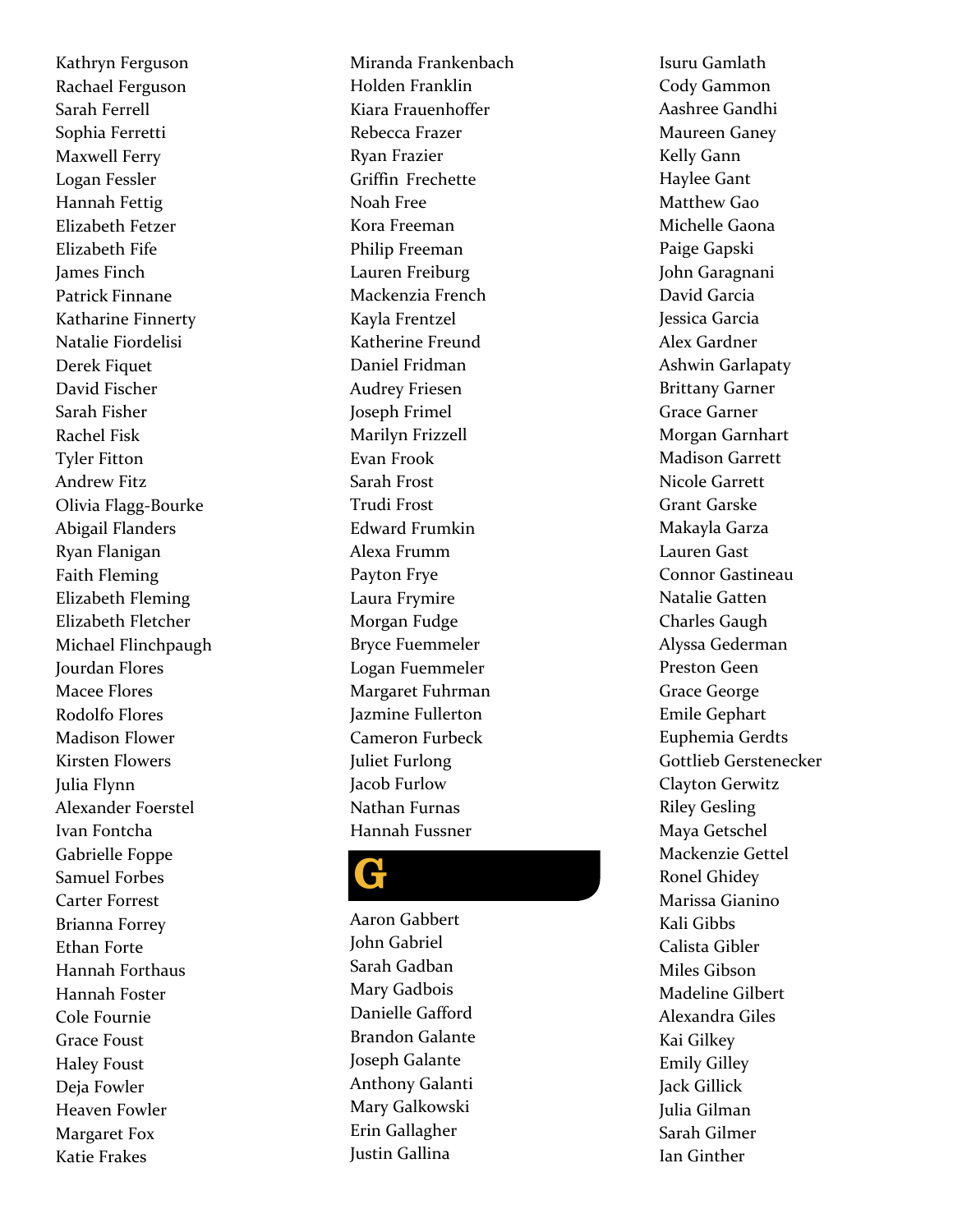Riley Girardier Terra Glab Jeri Glass Leah Glasser Katherine Gleason Gregory Glickert MacKenzie Glover Kathryn Gluesenkamp Haley Gniadek Samantha Gnuse Thomas Godsil Sydney Goehler Annalise Gogarty Tess Goldberger Anna Goldman Isabel Goldman Kathleen Gomez Evander Gonzalez Juan Gonzalez Kamryn Goodlet Karen Goodnight Ellen Goodrich William Goodwin Andrea Gordon McCade Gordon Elena Gorincioi Madison Gorman Victoria Goudeau Emma Gould Danielle Graff Jack Graham Sophia Grande Cameron Grant Sarah Grant Emma Graul Kyrsten Gray Nicole Greco Abigail Green Abby Green Amie Green Madison Green Tynesha Green Lauren Greiner Sydney Grellner Tyler Grellner Morgan Gremminger Kori Grey Thomas Griddine

Jacob Griebel Kate Griese Patrick Griffin Taylor Griffin Claire Grissum Haley Gronniger Katlyn Groom Melody Gross Gabrielle Groves Elaina Grubb Johnathan Gruebbeling BaoHong Gu Kaiwen Guan Peter Gubany Julia Guenther Katie Gunter Jianing Guo Joseph Gutierrez Carlos Guzman Nunez

## H

Mary Haas Gina Hackett Michael Hackmann Corey Hadfield Natasja Haffner Olivia Haffner Erin Hagemann Ashley Hagstrom Kevin Hahn Monika Haines William Haithcoat Robin Haithcoat Jackson Hale Lane Hale Mason Hale Ian Haley Mary Hall Olivia Hall Elias Halwaji Kassidy Ham Seth Hammack Kevin Hammer Katelynn Hammett Luke Hammock Jamie Hammond Alaina Hand

Connor Hank Anna Hanley Cole Hanson Donald Hanway Warren Haralson Morgan Hard Julia Hardiek Danielle Hardy Darra Harper Erin Harper Ashley Harrington Blake Harris Hannah Harris Justin Harris Lily Harris Nicholas Harris Paige Harris Colin Harrison Meghan Harrity Bret Hart Rachel Harter Daniel Hartig Claire Hartmann Destiny Hartsfield Mohammad Hassan Katherine Haston Olivia Hatch Kyle Hatten Hanna Haupt Nicholas Hauser Jillian Hawk Benjamin Hawkins Emily Hawkins Brooklynn Hawkinson Brenden Hay Abigail Hayden Grace Hayden Brady Hays Alexis Heacock Keir Hearne Trista Heavin Madeline Heck Sabrina Heffern Phillip Hegeman Cole Heier Benjamin Heigele Sally Heil Marigrace Heinze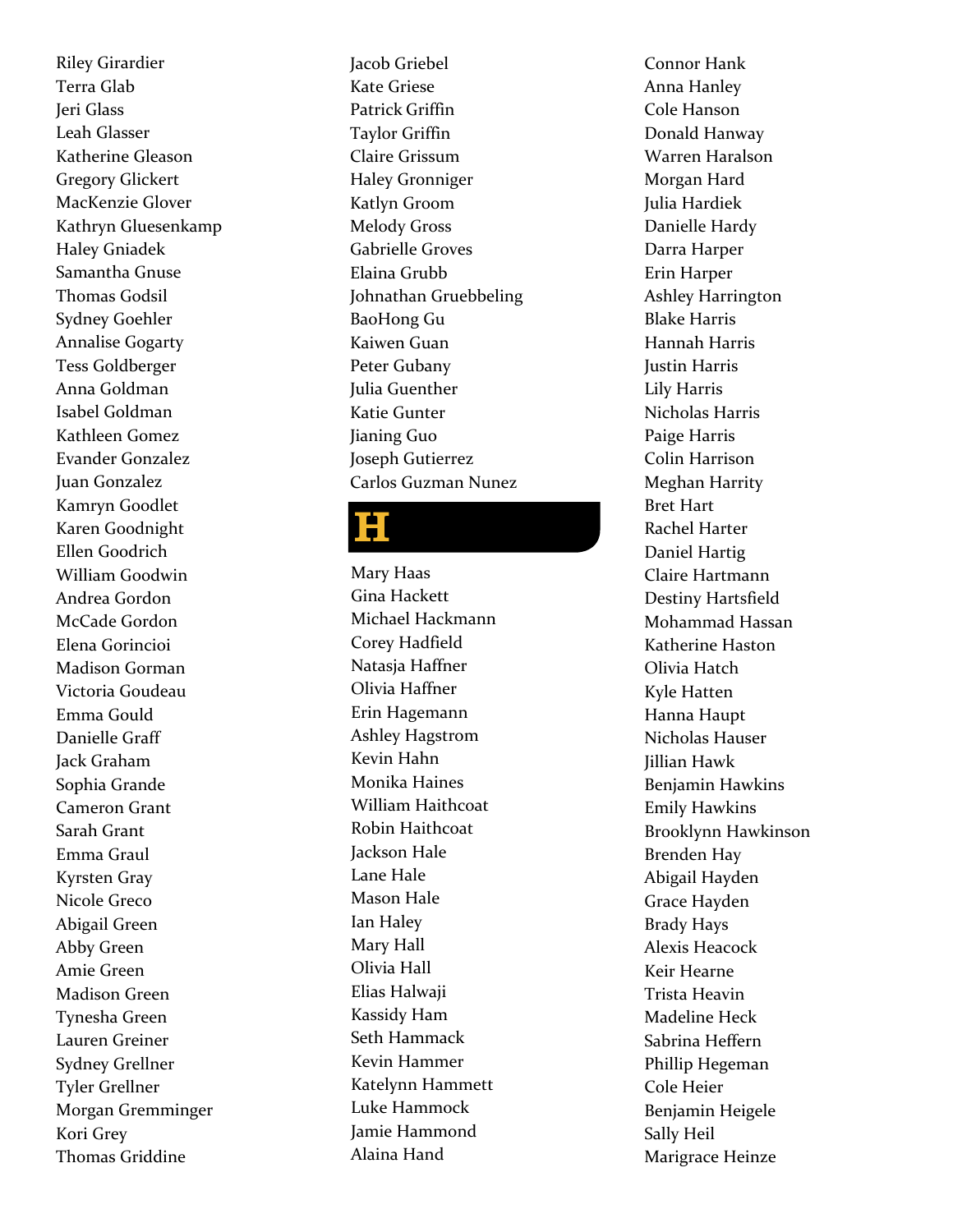Riley Heitman Gwyneth Helm Audrey Helmuth Matthew Hemmersmeier Adorable Hemphill Ava Hemwall Shannon Henderson Dalton Hendrix Clayton Henning Grant Henning Carletta Hensley Anais Henzel Madeline Herbert Hans Heruth Emilee Heslop Anna Hesse Jake Heyen Alexandra Hickey Emily Hickey Jaylen Hickman Colton Hicks Jeron Hicks Mia Higgins-Thomas Sarah Higgins Allison Hildebranski Luke Hiles Jacob Hiley Adrienne Hill Kailyn Hill Riley Hill John Himmelberg Jonathan Hitchcock Samuel Hitchcock Patrick Hoback Miki Hodel Rebecca Hodge Baker Hodges Mahira Hodzic Brooke Hoeferle George Hoekel Allison Hoerr Natalie Hoerstkamp Kaitlyn Hoevelmann Kaylin Hoffman Brendan Hoffmann Clay Hoffmann Tyler Hoffmann Emily Hogan

Zachary Hohenstein Felicia Holbrook Kieran Holbrook Samantha Hole Hannah Holladay Savannah Hollaman Cordell Hollensteiner Amelia Holliday Victoria Hollingsworth Jaydn Hollis Amanda Hollomon Kyler Holloway Danielle Holman Nathan Holtmeyer Grace Holton Catherine Holtzman Cecilia Honig Kathleen Hood Kody Hopen Clayton Hopton Kade Horacek Philip Horn Taya Horner Joshua Horsey Jacob Horton Kennedy Horton Ana Carolina Hosomi Jacob Hough Jack Houston Ashtyn Howard Dafne Huacuz Yi Huang Nicholas Hubbuch Andrew Huber Haley Hudson Katharine Hudson Matthew Hudson Kayla Huff Kailey Huffaker Olivia Hufmann Andrew Huggins Colin Hughes Lyndsay Hughley Jack Hulse Nicole Hults Sterling Humburg-Cage Eric Humphrey Alyssa Hunsaker

Abigail Hunt Conor Hunt Elizabeth Hunt Olivia Hunt Allisen Hunter Vladislav Husyev Jasmine Hutchinson Catherine Hutinett Rian Hutson Brian Hybben Jr Haley Hynes Lauren Hynes

## I

Chon Iao Zain Ibdah Susan Ibe Regan Iffert Julia Igel Elizabeth Ihrke Lily Ikoh Emily Imes Benjamin Imhoff Natnicha Imkaew Koda Inman-Ahlstrom Chance Inman Samantha Inman Anna Inslee Jacob Irmen Isis Irving Skylar Irwin Hannah Israelite Brett Ives Brittany Izzo

#### J

Ahmed Jaafari Rebecca Jackoway Allison Jackson Michael Jackson Noah Jackson Olivia Jackson Katherine Jacob Madison Jacobs Tyler Jacobs Samantha Jacobsmeyer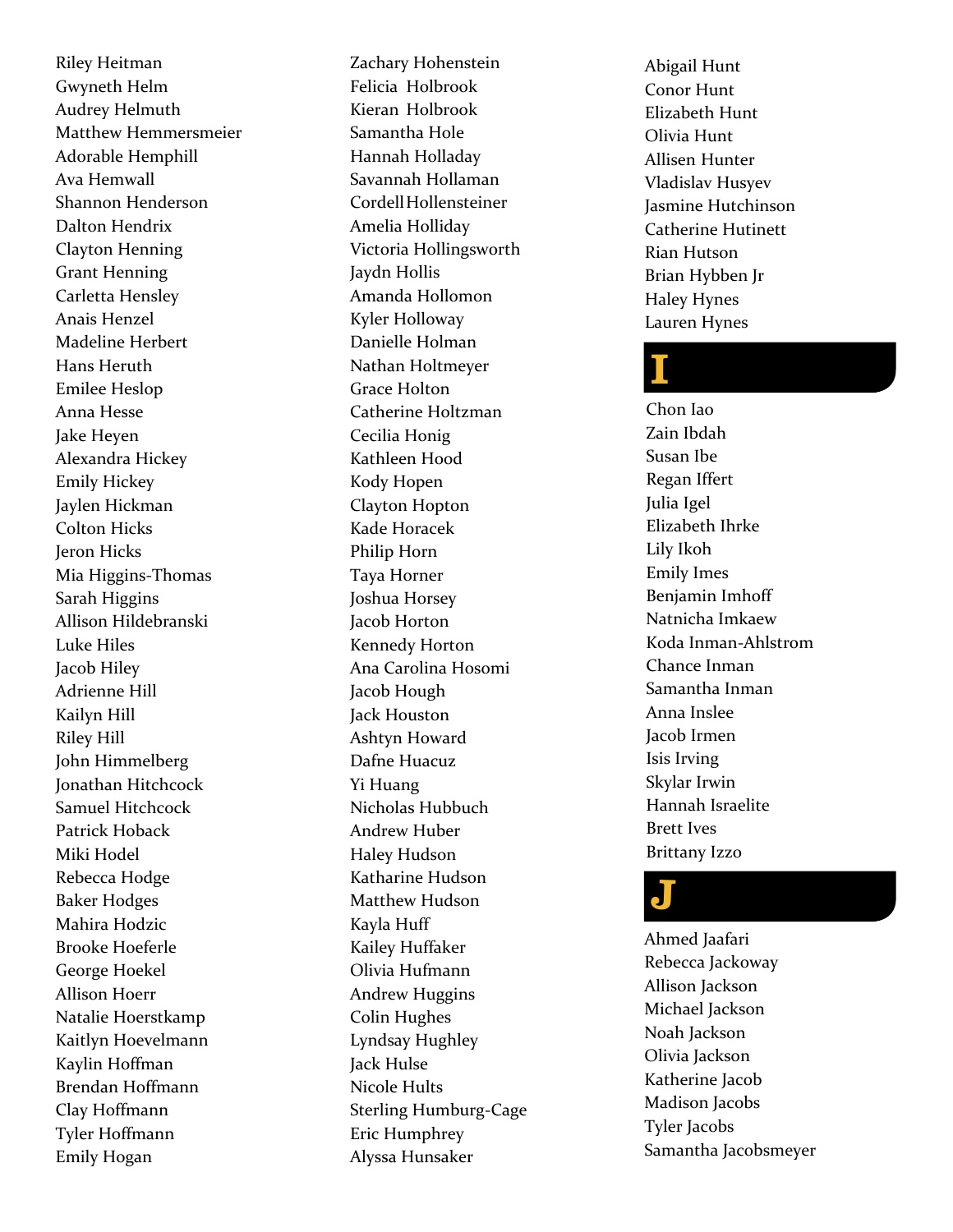Olivia Jacobson Gregory Jacquin Kelsey Jaeger Rafael Sulaiman Jahja Karissa Jamboretz Lorelei James-Michaelis Ashley James Taylor Jancetic-Bidelman Maddie Janes Malyka Janjua Caleb Jared Martin Jaskiewicz Tyler Jaudes Meadow Jayko Olivia Jeckel William Jeffrey Tate Jeffries Arin Jemerson Henry Jemison Alexis Jenkins Madalyn Jenkins Samuel Jenkins Sofia Jenkins Damon Jennings Johnathan Jennings Taylor Jennings Noel Jerrell Chanique Jerrells Sadie Jess Shulei Jiang Camden Jobe Emma Johlie Jessica Johns Bryce Johnsen Kennedy Johnson-Fue Aubree Johnson Brooklyn Johnson Cecilya Johnson Dillon Johnson Emma Johnson Kearra Johnson Lyndsey Johnson Makenzie Johnson Margaret Johnson Paige Johnson Rebecca Johnson Rylie Johnson Allison Jokerst

Kenlee Jonas Alexandra Jones Andrew Jones Anna Jones Benjamin Jones Brooke Jones Darek Jones Ian Jones Lauren Jones Madelyn Jones Millenna Jones Samuel Jones Tayus Jones Dominique Joseph Kendal Judge Guilherme Julio Ferreira Vaida Juma

## K

Niabari Kaanagbara Katherine Kacena Kelly Kaestner Kathryn Kaiser Salifyanji Kalengo Alyxander Kalleberg Matthew Kane Samuel Kane Soomin Kang Haleigh Karl Jacob Karp Aerin Karrenbrock Stephen Kassing Aly Kasten Jordan Kausler Maxwell Kavanaugh Natalie Kay Payton Kearns Gwenna Keckler Ashley Kee Samantha Keeler Megan Keil Grace Keith Jordan Kelley Lydia Kelly Olivia Kelly Shelbie Kelly Alexandra Kelsch

Mathew Kelsey Micaela Kemerling Andrew Kempen Karlee Kent Malaithong Keopine Charlie Kern Christi Kern Audrey Kerns Cameron Kerr-Grant Julia Keszycki Faaris Khan Mahrokh Khan Lea Khoukaz Audrie Khoury Heejoo Kim Natalie Kim Kristen Kimble Caitlin Kimes Jameson King Jennifer King Madison King Erica Kingdon Christian Kinghorne Culley Kinsella Karlie Kinsey Dakota Kinslow Aaron Kintzle Kayla Kipp Kyle Kirby Grace Kirksey Blake Kirtley Elias Kisida Austin Klarsch Callie Klein Hailee Klein Samuel Kleinmuntz Kaylee Kleoppel Mason Kliethermes Cody Kling Shannon Kling Naomi Klinge Jacob Klingele Adam Klump Alexandra Klusmeyer Kyle Knapp Grayson Knight Madison Knight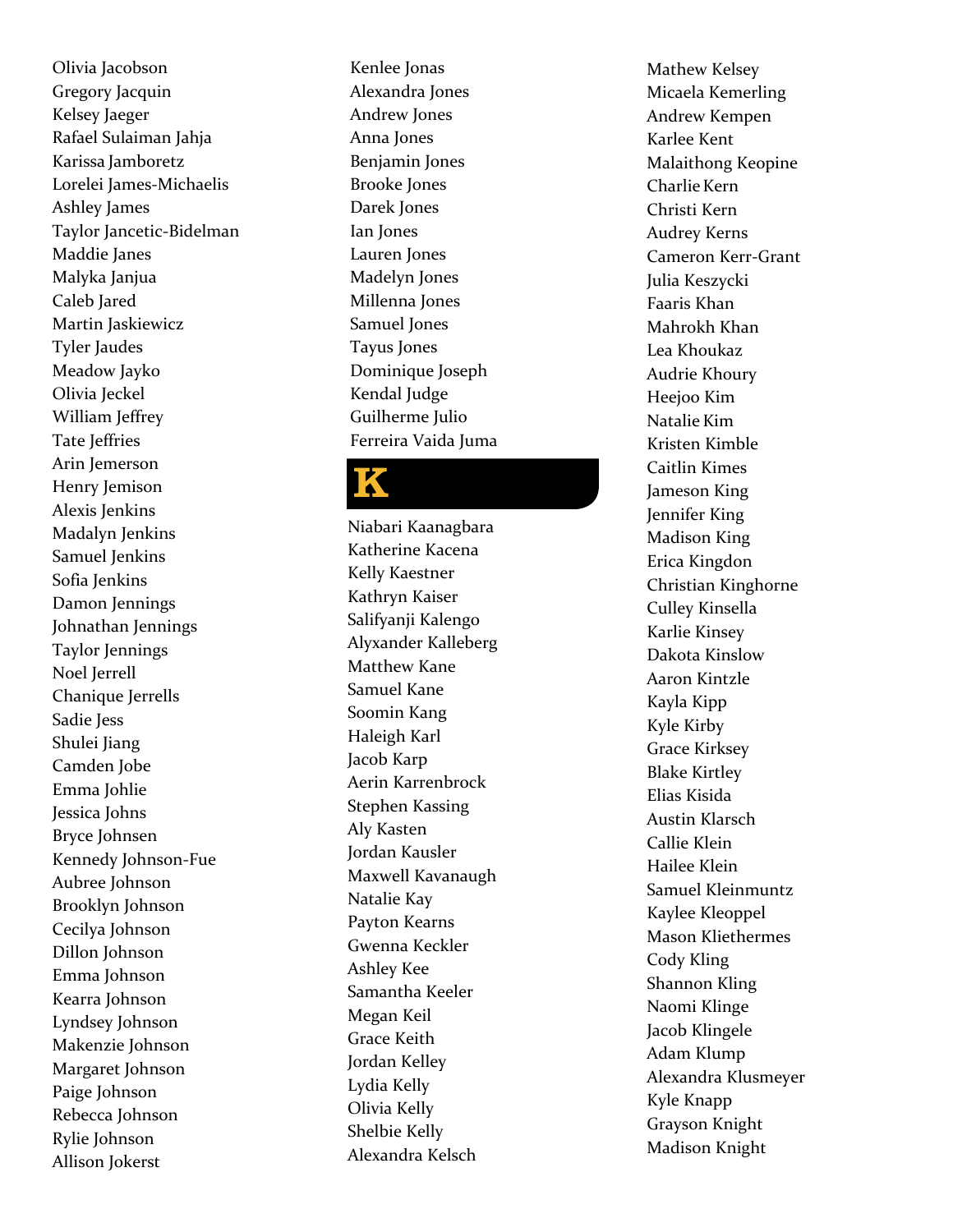Rick Knoedelseder Alison Knoerzer Emma Knopik Steven Knotts Olivia Knowa Samir Knox Rachel Koch Joshua Koenig Matthew Koenig Sean Koetting Kennedy Kohl Benjamin Kohlhaas Vivian Kolks Samantha Kollmeyer Rebekah Komer Jessica Kondratenko Layne Konneman Sara Kopmann Helen Korcak Savannah Korn Noelle Korta Zoe Korte Jessica Koscelny Gannon Kosowski Kimberly Koutsogiannis Katherine Kovacich Kaelyn Kovarik Lianna Kowalke Reinwald Hunter Kowalski Barley Kozlowski Eyram Kpenu Emma Kramer Moira Kramp Jera Kranawetter Clarence Kraus Andrew Krause Lillian Kraxberger Kermit Kreder Benjamin Krewson Fatimah Krgo Gabrielle Krimmel Katharine Krippner Nicolas Krueger Thomas Krueger Grace Krug Sophia Krug Jessica Krugler Elizabeth Kruse

Barbara Kuensting Joseph Kuhlmann Aishwarya Kumar Kevin Kumar Shray Kumar Ashley Kunce David Kunz Cameron Kurtz Sidharth Kutikkad Sarah Grace Kutter Alexis Kuykendall Victoria Kuz Michaela Kuzila Christian Kweon

## L

William Laan Jake LaConte Rhishitha Lakshmikantha Brooke Lally Madeline Lamartina Sophia Lamb Anthony LaMonica Abby Land Jakob Landes Derek Lang Grace Langan Nicholas Langdon Katherine Langen Kamaiya Lanham Brenden Lankau Justin Lannin Adam Lappe Samantha Lappin Jonathan Larimore Brenda Latamondeer Hunter Latson Anna Laughlin Caleb Laughlin Katelyn Laughlin Matthew Laughlin Anna Law Kathleen Lawler Kira Lawler Meghan Lawlor Cayden Lawrence Abigail Laws

Jasmine Lawson Jordan Lazenby Annie Le Michelle Le Nathan Le Juliann Leak Emma Leary Fallon Leaton Christian Leddell Isabella Ledonne Brandon Lee Greyson Lee Meaghan Lee Rhaea Lehman Hannah Lehnhoff Jillian Leiby Quanah Leija-Elias Dawson Lemmons Madeline Leonard Trisha Leong Mary LePique Lauren Leppert Madelynne Lepsky Kaitlin Lesinski Haley Lester Marissa Levi Benjamin Levine Noah Levy Abigail Lewandowski Sophia Lewczuk Jane Lewis Jilliane Lewis Anyi Liang Francis Licavoli Louis Lightfoot Kesha Liles Shuwen Lin Brooke Lincoln Jon Lindell Sophie Lingle Dayna Linneman Taylor Lionberger Eric Lis Amelia Littrell Bradley Litwicki Qingyang Liu Shuyuan Liu Mengkai Liu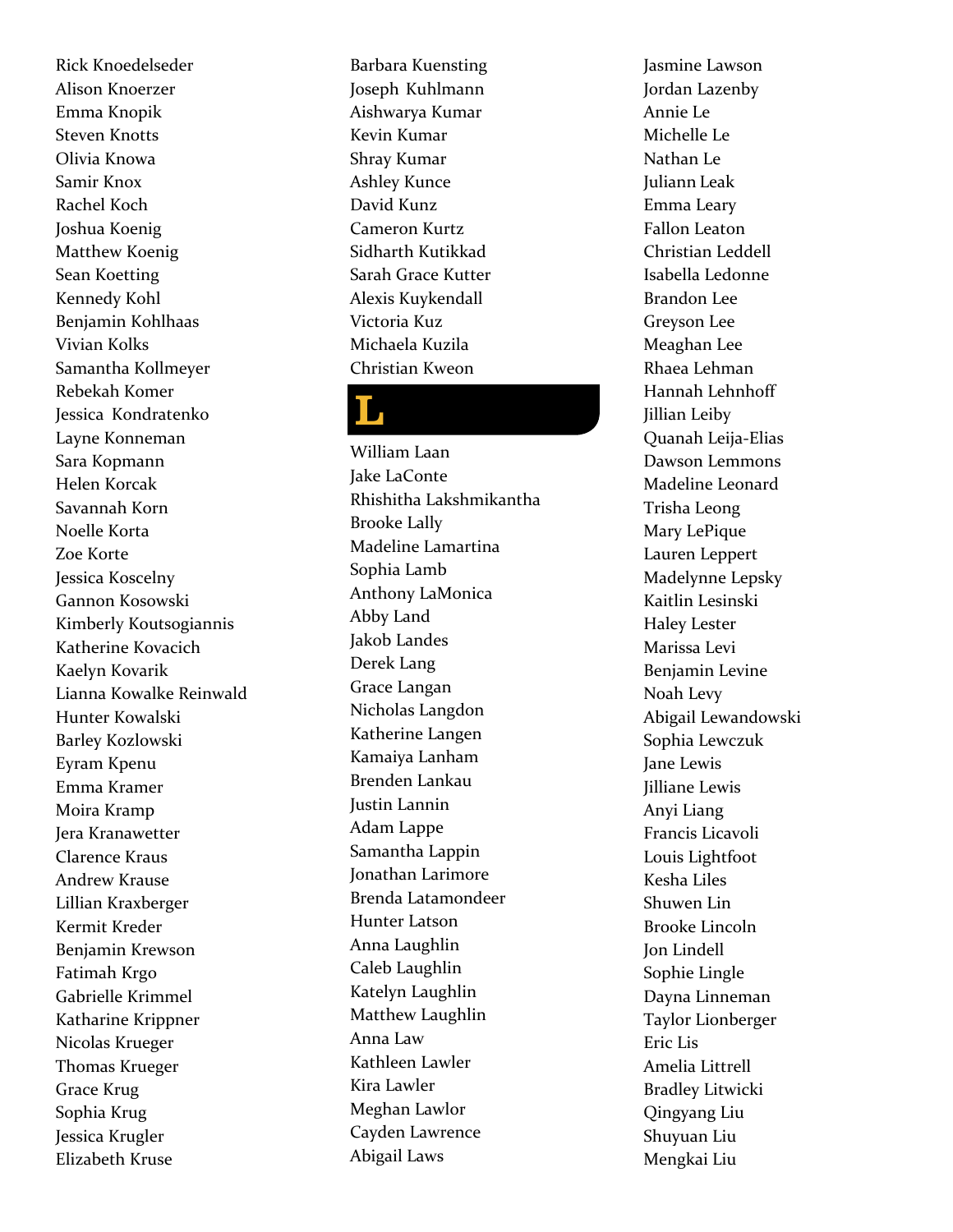Edit h Livers Iman Lloyd Hannah Lochen Rylee Loescher Victoria Lofland Tanner Logel Kathryn Lohman Caleb Long Camryn Long Kaitlyn Long Tyler Long William Loomis Alejandra Lopez Mendoza Elizabeth Lopez Tara Lottes Macy Love Olivia Love Connor Lovelace Louie Lovelace Jacob Lowe Emily Lower Kendall Lownds Alice Lu Kamillah Lucas Elizabeth Luddy Claire Luetkemeyer Carson Lujin Brittany Lukins Zoe Lundstram Ethan Lungren Patricia Lupu Nicole Lutchka Jenna Lutzow Bennett Lyday James Lyerla Haley Lykins Hailey Lyman Margaret Lynch Megan Lyon Chenglin Lyu



Evelyn Mabie Andres Machado Sean MacKinnon Aditya Maganti Aubrielle Maginness

Luke Magnante Elizabeth Mahacek Dylan Maher Riley Maher Jared Mai Danielle Major Maxwell Maliwat Umer Mallick DeMario Malone Gianna Mandile Christopher Manie Molly Manley Abigail Mann Jillian Manners Austin Manning Simon Manring Elyse Mansfield Makaila Manuel Remingtin March Meaghan Marcin Joshua Margherita Jillian Marino James Marjamaa Cassandra Marks Sarah Marks Hailey Markt Sara Marquardt Justin Marrs Alexis Marsala Megan Marshall Elizabeth Marszalek Marisa Marti Bailey Martin Christian Martin Grant Martin Kamryn Martin Kendall Martin Nichole Martin Grace Martinez Sky Martinez Andrew Marty Angela Marulanda Jordan Marushak Jennifer Marx Gianna Marzano Amara Mason Christina Mason Kelsey Mason

Madison Mason Haley Massa Kayla Mater Lenytte Matos Mariah Matson Daryna Matsyokha Mario Matteucci Camille Maule Kristen McAllister Callahan McAndrew Erin McCarthy Zoe McCarthy Matthew McCauley Savannah McCauley Maya McClain Jordan McClendon Connor Mcclintock Jonae McCloud Raynah Mcclure Meaghan McConkey Michael McConkey Kaitlyn McConnell Taylor McCormick Madison McCreary Kathryn McCulloch Rachel Mccullough Carli McCurry Devyn McDaniels Molly McDermott Rachel Mcdonnell Matthew McDowell Sona McDowell Katelyn McEnroe Amelia McEntire Erin Mcfarland Kathryn McGarr Olivia Mcgee Kennedy McGhee Breanna Mcgilton Sijan McGinnis Hannah McGivern Allison McGowan Sydney McGuire Elizabeth McIlyar John McInerney Casey McKelly Jacquelyn McKenzie Ryan McKeon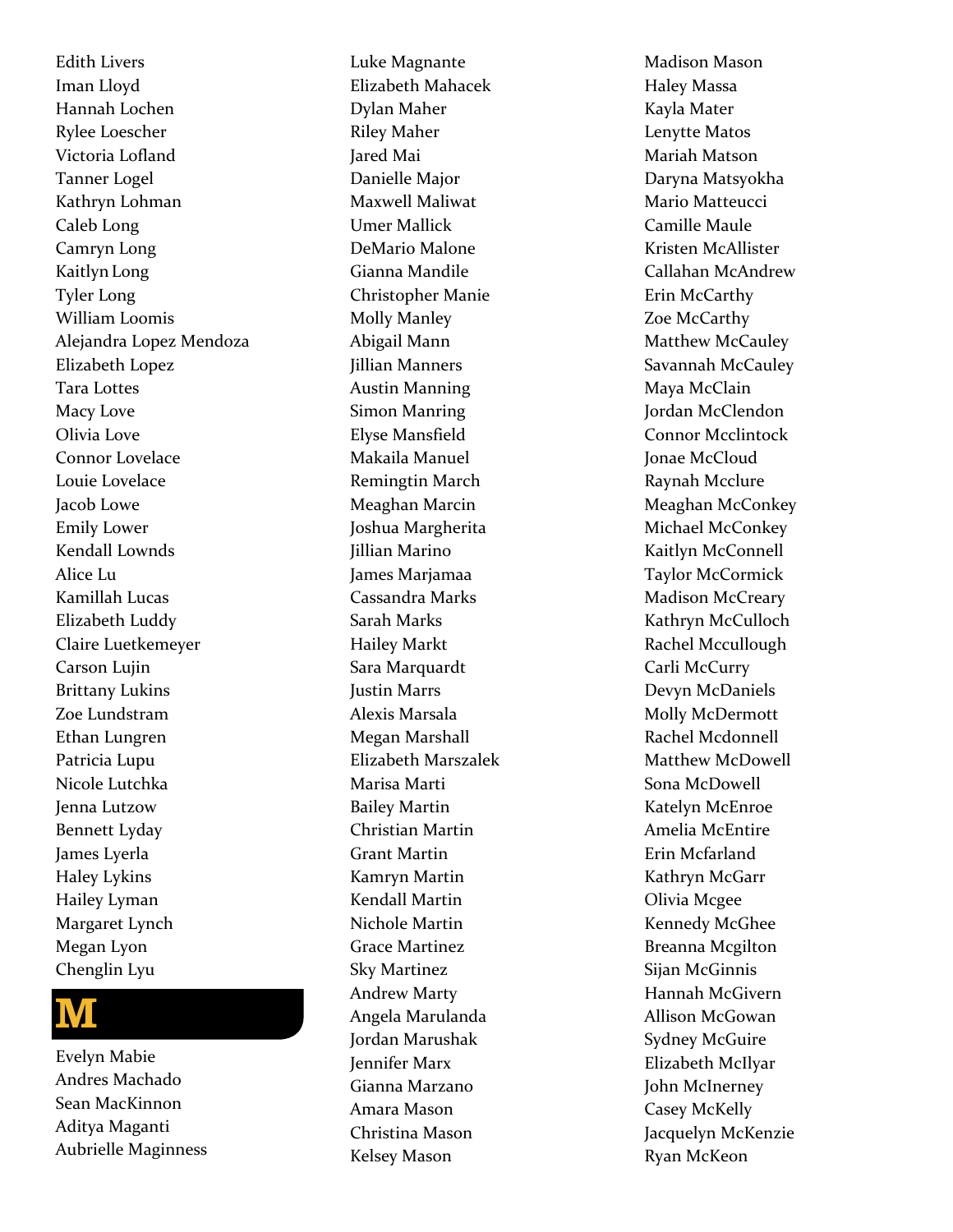Madison McKeough Amanda McKillip Gerald McKinney Hunter McKinney Cade McKnelly Delaney Mcknight Emily Mclanahan-Hluzek Allie McLaughlin Morgan McLaughlin Caroline Mcleod Megan McLeod Liam McMahan Taylor McNair Abbey Mcnally Bradley McNear Thomas McSweeney Madison McVan Dymond McWilliams Kelly Mebruer Alexandra Medina Kendra Mehl Ryan Mehrer Akshay Mehta Christina Meier Marley Meinking Francisco Melendez Leketor Member-Meneh Katelyn Mendenhall Dominic Menendez Senay Mengesteab Adam Menker Paige Menna Rylie Mercer Noni Meredith Hannah Mergen Matthew Mergen Lydia Merkerson Samuel Merrifield Luke Mertens Jacob Mertes Hunter Mesko Maxwell Messer Riley Messer Haley Metz Deanna Meyer Rachel Meyer Samuel Meyer David Meyerhoff

Kylie Meyerkord Madalyn Michael Maleigha Michael Kacie Mihalovich Zachary Mikuls Joshua Miles Natalie Miles Emma Millard Bethany Miller Brendan Miller Colten Miller Courtnie Miller Ethan Miller Garrison Miller Heather Miller Ian Miller Jessica Miller Joseph Miller Mason Miller Megan Miller Natalie Miller Reagan Miller Ella Milligan Abbey Mills Conor Mills Jameson Mills Joshua Mills Hannah Milster Annelise Miner Joseph Miner Laura Miner Rachel Miner Allyson Minor Delaney Minutillo Domenica Miramonti Abigail Mirikitani Laura Miserez Rachel Misner Andrew Mitchell Jackson Mitchell Noah Mitchell Jordyn Moaton Erin Mocker Alexandra Moderski Savannah Modesitt Myles Moise Benjamin Moler Megan Moll

Allison Mollett Samantha Monk Skylar Monroe Pamela Montano Claure Amanda Montgomery Brooke Montgomery Katelynn Montgomery Zoe Montgomery Bailey Moore Katherine Moore Kimberly Moore Wyatt Moore Zairai Moore Maya Moreau Alan Morgensztern Timothy Moritz Molly Morrell Kimberly Morrow Nicole Morse Sophia Morton Katherine Mosier Charles Mosley Nathan Moss Anna Mounivong Piath Mourwal Tanner Movick Caroline Moxley Evan Moylan Alesia Mozee Louisa Msechu Emma Mueller Meredith Mulhern Cara Mulitsch Destiny Muller Macy Mundwiller Mary Murphy Stephanie Muscott Christian Musgrave Benjamin Musgraves Brandon Myers Emma Myers Oriana Myers Imani Myint



Molly Nash Ellie Naumann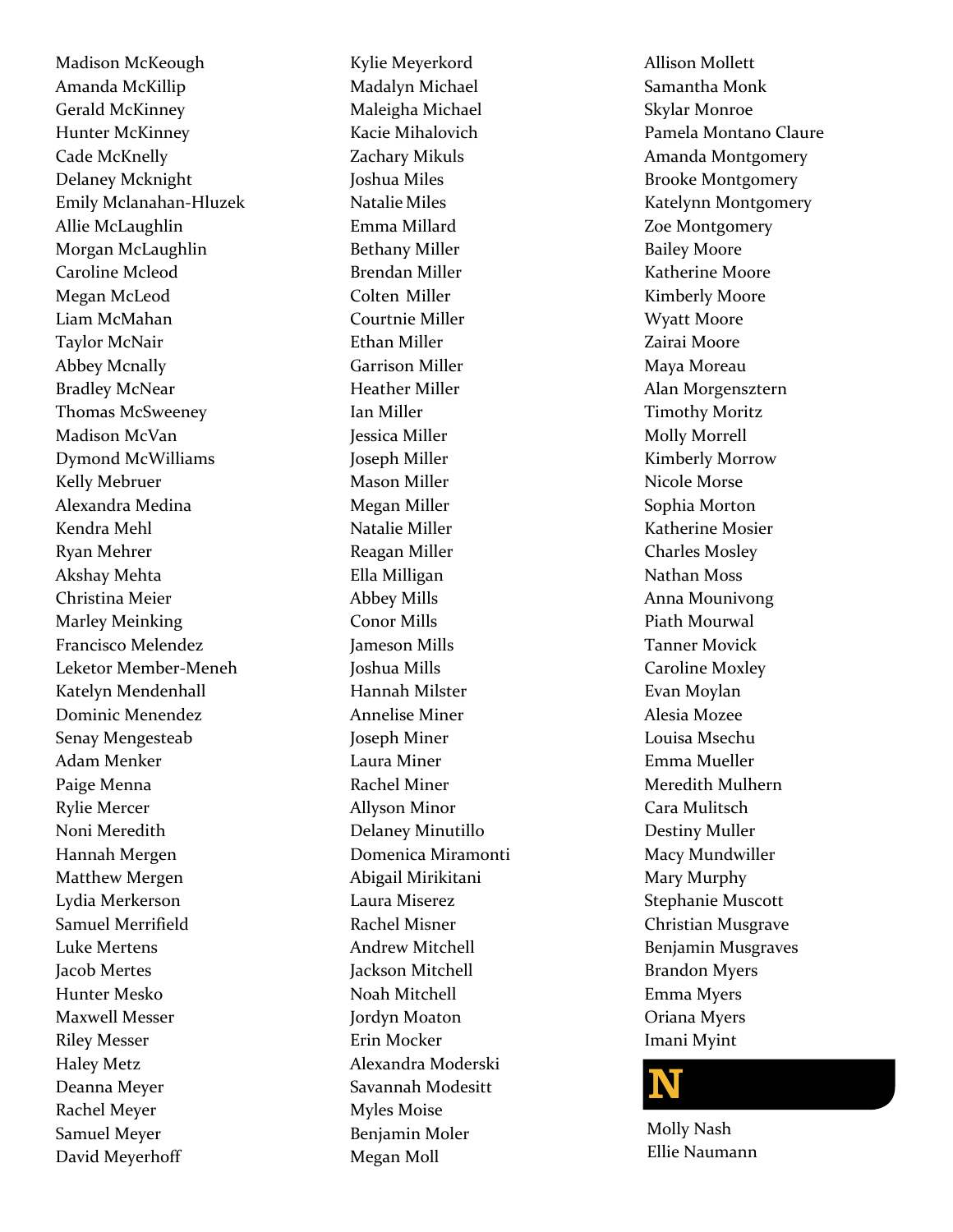Morgan Neal Sarina Neal Sophie Nedelco Emma Neel Paige Neff Andrea Neiman Eva Nelson-Ochs Brandon Nelson Josette Nelson Kalista Nelson Sierra Nelson Natalie Nepper Reagan Netemeyer Lauren Neubauer Alexandra Neuhalfen Amalia Newman Macgyver Newton Mariah Newton Sage Newton Allen Nguyen Duy Tung Nguyen Jessica Nguyen Julie Nguyen Manh Nguyen Michael Nguyen Timothy Nguyen Tobin Nguyen Kylie Nichols Shane Nichols Devin Nicholson Emily Niehaus Jon Niemuth Amanda Nieters Dayna Ninichuck Ijeoma Nkenchor Grace Noble William Nolte Adrianna Northrop Andrew Norton Jillian Norton Melanie Noser Osman Noueiry Emma Novak Paige Novander Dylan Null Matthew Nussbaum

**OPPROX**<br>Cinde Ashle<br>Ohn (Mary Peyto Ryan<br>Bridge Scott Michaela Rache Paul (Cathe Paul Cathe Paul Charia<br>Aldar Maria Chinu Anno Chloe<br>Morc Maria Abdu<br>Aldayn<br>Sarah Alliso<br>Sarah Alliso<br>Anthe Micha<br>Sarah Alliso<br>Max (Anthe Sar Linden O'Brien-Williams Ashley O'Brien John O'Brien Mary O'Brien Peyton O' Brien Ryan O'Connell Bridget O'Day Scott O'Dell Michael O'Keefe Tori O'Reilly Katherine O'Russa Megan O'Russa Rachel Obenhaus Luke Odo Paul Odu Aidan Ogle Mariah Oke-Thomas Chinua Okoli Annord Okyere Chloe Oliphant Morcquess Oliphant Maria Olivos Abdul Omar Alayna Orchard Grace Orlikowski Anthony Ortega Michael Osher Sarah Overby Allison Overschmidt Max Overshiner Anthony Overton Ryan Owens Jake Oyasu

#### P

Natalie Pace Collin Page Vivika Pandian Eleanor Panicola Brandon Pappas Henry Paraino Julia Paris Min Su Park

Maya Parker-Smith Adia Parker Forrest Parker Jessica Parker John Parker Julianna Parsons Dharti Patel Himani Patel Mahi Patel Ravi Patel Vishal Patel Katherine Patterson Sean Patterson Elena Pautler Grace Pea Allison Peacock Madison Peacock Sydni Pearson Liam Peck Samra Pehlic Faith Pelton Ricardo Pena Wesley Pendleton Alyssa Perez Catherine Perlik Carolyn Perniciaro Elsa Perreand Bailey Perry Shelby Perry Jacob Perryman Jessica Lynn Perue Jonathan Pescaglia Caroline Peters Jordan Peters Justin Peters John Peters Stella Peters Cole Petershagen Alex Peterson Tyler Peterson Rachel Petro Kathryn Petruska Taylor Petska Jewell Pfister Alivia Pham Augustus Phelps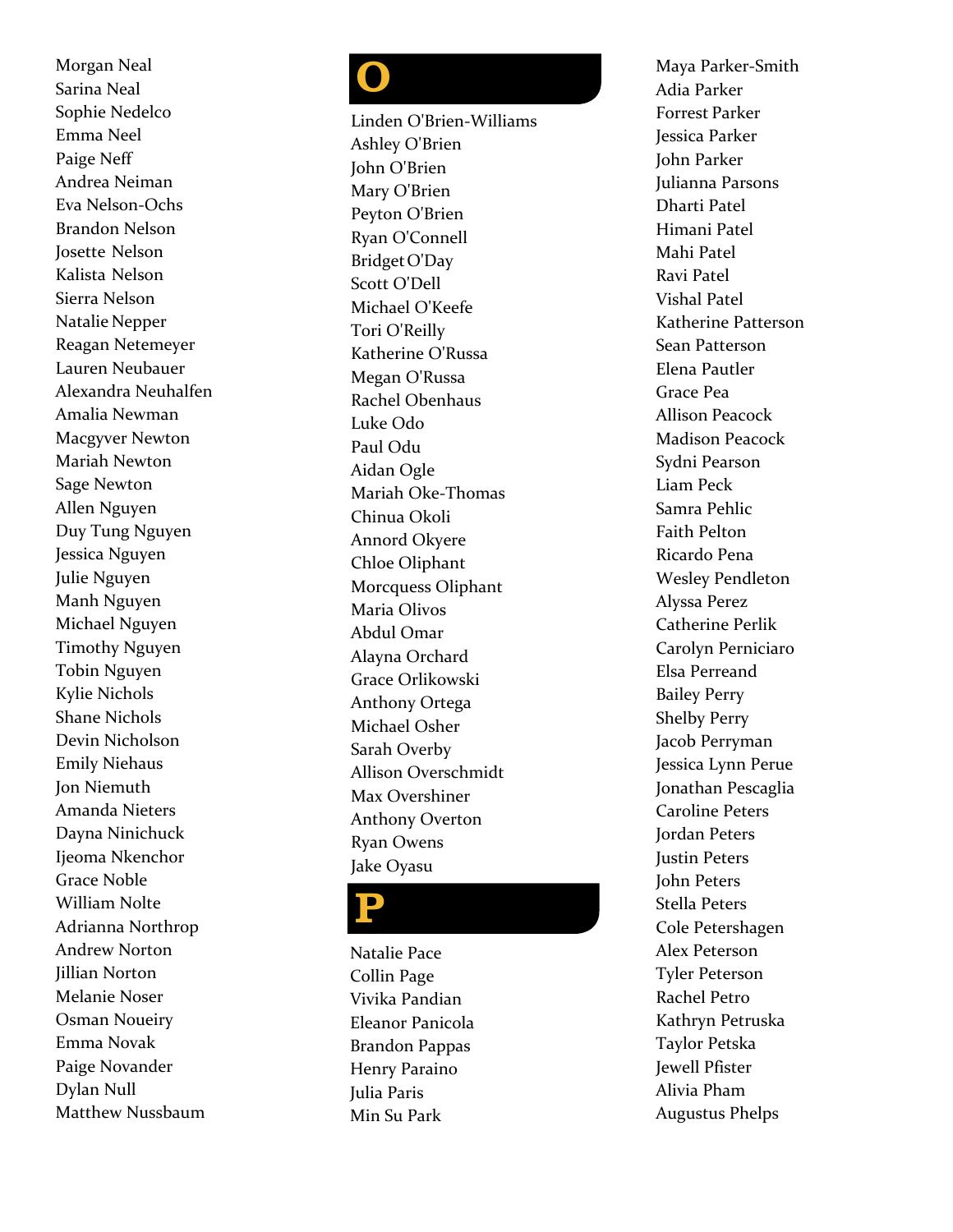Mackenzie Philippe Caitlyn Phillips Jonathan Phillips Josie Phillips Kirsten Phillips Madeline Phillips Samantha Phillips Sophia Phillips Claire Piburn Diego Pico-Vazquez Paige Pieper Megan Pierce Bailey Pierson Gregory Pierson Olivia Pine Paige Pippin Luke Pittman Ante Plecas Katherine Pluenneke Larry Plunkett Rylan Polikov Emma Politte Emily Polizzi Camden Pollihan John Pollman Mark Pollmann Jeffrey Pollmann Makayla Pollock Isabella Pompiean Kaylee Popejoy Aidan Poppe Sydney Poppe Kathryn Porter Samantha Porter Brandon Poticha Megan Potter Nicole Poulos Jalyn Powell Taylor Powell Faith Power Coby Powers Thomas Powers Zachary Powers Veronica Pozdal Nicholas Prainito Claire Prather Nathaniel Prather A'Rya Pratt

Keerthivaas Premkumar Grace Prestley Chloe Prewett Mackenzie Prewitt Sarah Pribe Rebecca Price Elise Prickett Craig Prince Jacob Pritchett Emma Proskey Lena Przybocki Jackson Ptasienski Paul Pudil Ardria Pugh Anthony Puleo Madison Pulliam Lindsey Pyatt Adrienne Pyeatt

Alexander Quido Mia Quinn

#### R

Andrew Raddant Riley Rader Connor Raethka Isabella Rago Alexander Ragsdale Edith Ramirez-Salazar Jami Rance Elizabeth Randall Lauren Rankin Alexandra Rapp Amber Raub Garrett Ray Ian Ray Jacob Ray Madison Read Deandre Reading LaDymon Readus Vincent Rebello Leyton Rebori Tara Recana Emily Redford **Alexander Quido<br>Mia Quinn<br>Andrew Raddant<br>Riley Rader<br>Connor Raethka<br>Isabella Rago<br>Alexander Ragsdale<br>Edith Ramirez-Salazar Jami Rance<br>Elizabeth Randall<br>Lauren Rankin<br>Alexandra Rapp<br>Amber Raub<br>Garrett Ray<br>Jacob Ray<br>Madison** 

Iris Redmond Phaiia Redwood Austin Reed Deja Reed Kristen Reese Celestial Reeves Emily Reeves Jiana Reeves Sydney Register Kathryn Reich Evan Reichard Brenna Reid Allison Renaud Avery Renshaw Mason Renshaw Adriana Requenes Jacob Resnick David Retherford Kelby Rewerts Daniella Reyes Dominic Reyes Dayan Reynolds Grace Rhoads Alexandra Rice Ronin Rice Andrew Richardet Sophia Richards Sydny Richards Jordan Richardson Maria Richardson Rachel Richardson Madeline Richter Tessi Rickabaugh Benjamin Ridder Caleb Ridings Kaylee Riebel James Riechers Jacob Rief Abigail Ries Joshua Rife Molly Riffel Jessica Rigby Matthew Riley Ryan Rinke Courtney Risner Lillian Risse Taylor Ritchey Taylor Ritson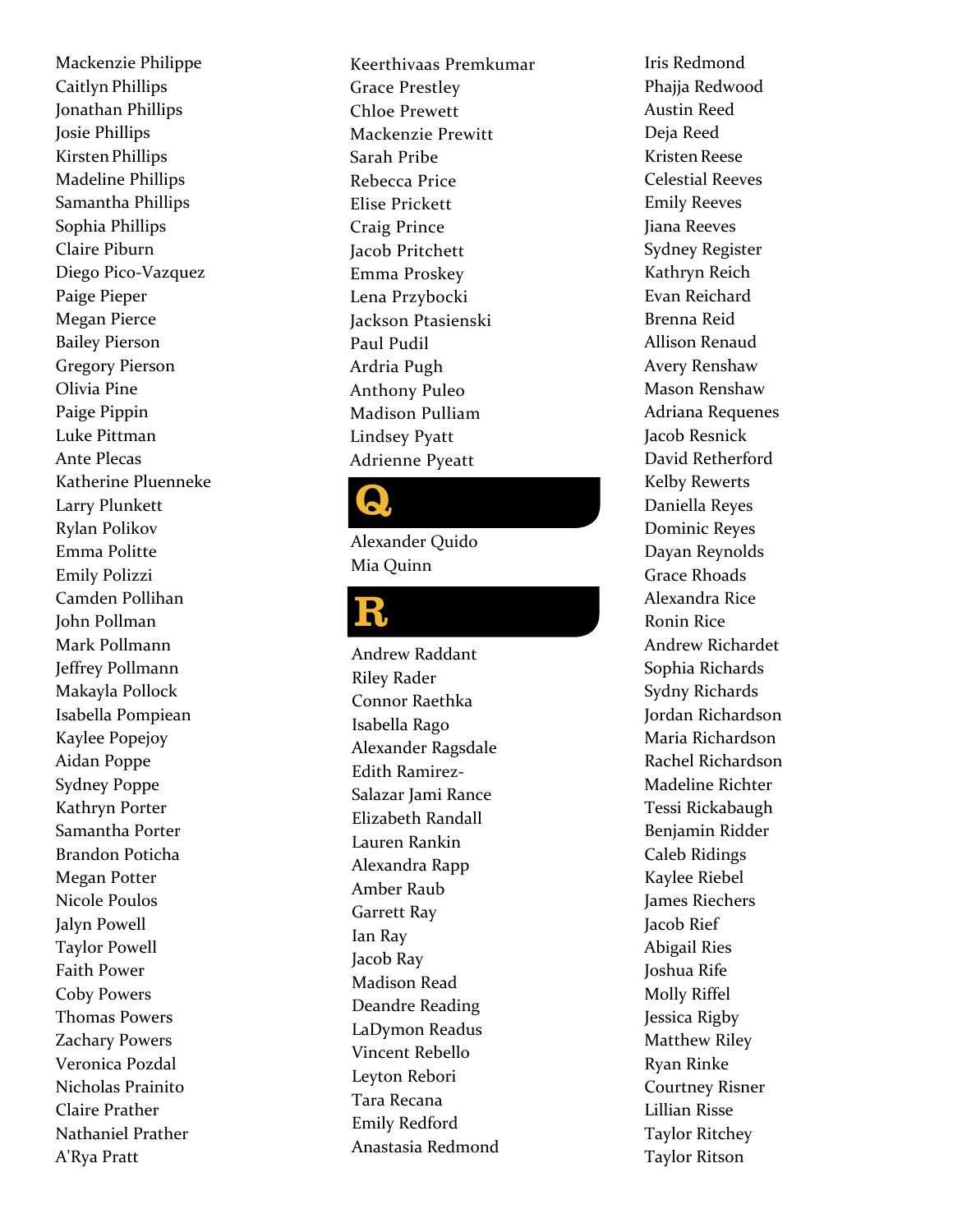Laine Ritter Leticia Rivera Karson Rivers Johan Ro Jacob Roach Allison Robaska Nichola s Robbins Jason Roberts Korinne Roberts Nathaniel Roberts Hannah Robertson Sydney Robertson Breanna Robinson Kayla Robinson Rachael Robinson Haley Robison Danielle Rock Andrew Rocklage Conner Rockow Della Rodenbaugh Francesca Rodriguez-Hart Aaron Rodriguez Jenna Rogers Elijah Rojas John Romer Daniel Romm Kathryn Roper Julia Rose Katarina Rosenberger Emma Ross Mary Ross Skyler Rossi Kamryn Rosuck Caycee Roth Clare Roth Benjamin Rouder Claire Rougeau Baylen Roundtree Sarah Rousseau Cameron Rowe Claire Rowe Katelyn Rowe Austin Rucker Margaret Ruff Abigail Ruhman Neftali Ruiz Christopher Rundle Brooklin Runge

Michael Runnebaum Jacob Rush Keisha Rush Derik Russell Miya Russell Caitlin Ruth Gage Ryan Brooke Rychlec Chloe Rzeppa

## S

Arrionna Sackett Daniyal Saeed Zara Saiyed Allison Salamone Victoria Salathe Anthony Salerno Isabella Salerno Natalie Sales David Javier Salgado Bettan Analise Sampson Jackson Samson Natalie Sanchez Lauren Sanders Michel Sanders Kira Sanford Alexandra Sapaugh Melissa Saracino Kamilla Sarvestani Alisa Sass Venkatesh Satheeskumar Kirsten Sattler Kiersten Saunders Matthew Saunders Krystal Saverse Kaitlyn Sawyer McKenna Sawyer Zachary Scamurra Brandon Schad Alexander Schaedler Jordan Schafer Mary Schallenberg John Schanzle Jackson Schappert Kylie Schatmeyer Cole Scheetz Taylor Schellenberg

Matthew Scheller Daniel Scherer Sarah Scherrer Angela Schlaker Elizabeth Schlaker Paul Schloesser Ellen Schmidt Joseph Schmidt Madison Schmidt Morgan Schmidt Alyssa Schmitz Savannah Schnabel Benjamin Schneider Lindsay Schneider Troy Schneider Benjamin Schnelle Jalyn Schnetzler Madeline Schnurr Bradie Schoemehl Karlee Scholtes Jenna Schopen Madison Schott Elizabeth Schrader Hannah Schram Blake Schreck Lauren Schreiber Madison Schroder Jadon Schroeder Savannah Schroeder Sarah Schuermann Allison Schuette Benjamin Schuler Eden Schulte Justin Schulz Christine Schulze Margaret Schutte Emma Schwartz Nicolas Schweikert Mollie Schwein Jenna Schwesig Michael Schwinn Andrew Scott Gabrielle Scott Joel Scott Liberty Scott Noah Scott Ridley Scott Sandie Scott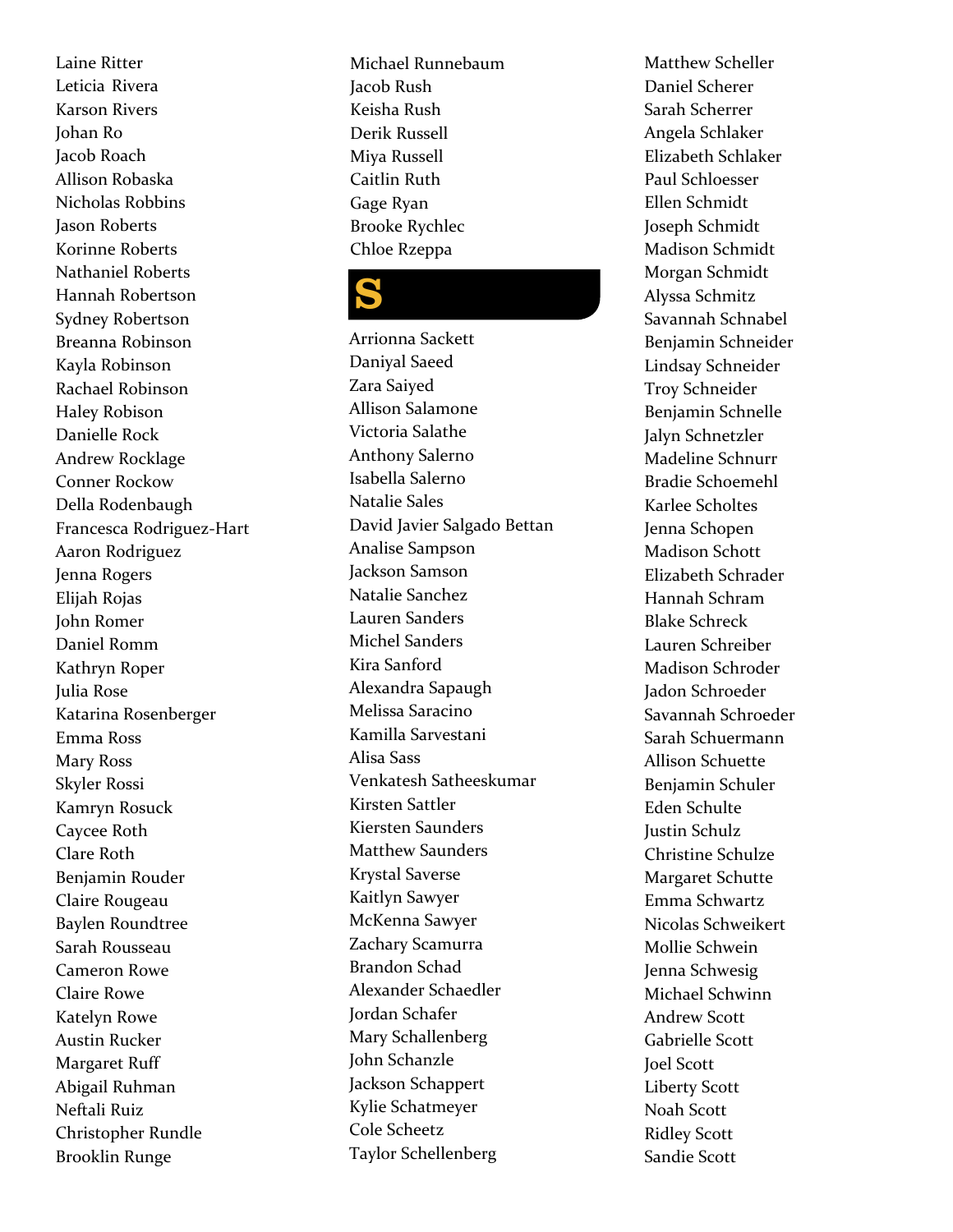Sydney Scott Matthew Scowcroft Alison Scrivner Emily Scully Hannah Sears Megan Seaton Daniel Sedlacek Evelyn Seeger Patrick Seeling Abigail Seidler Elizabeth Sekarski Keltin Serio Luke Severt Elijah Sexe Natalie Sexton Caleb Seymour Erica Shangraw Emily Shanholtzer David Shapshovich Alexandra Sharp David Sharpe Reagan Shatto Donia Shawn Morgan Shayler Riley Shea Andrew Shearn Kyle Shearrer Zach Shelangoski Victoria Shepard Andreas Sherman Daniel Shi Jaiwan Shin Madilyn Shinault Kaitlin Shipp Riley Shirk Justin Shotton Megan Shroff Matthew Shrontz Jackson Shultz Brooklyn Shumate Ethan Shumate Hannah Shupert Dalton Shust Kendra Sibert Mitchell Sidden Andrew Sides Riley Siebert Jacob Siegel

Hunter Siegfried Eric Siemens Madeline Sieren Brian Sierra Noah Signaigo Julijana Siljanovska Sophia Silva Alyssa Silverberg Heather Silvey Merrick Silvis Alexis Simmerman Austin Simmons Thomas Simmons Daniel Simon Trever Simon Hope Simone Savannah Simpson Bailey Sims Jessica Sims Tracey Singer Devyani Singh Alexis Singleton Ryan Sinkler Alexander Siro Trevor Sissel Dalton Sisson Alyssa Sitkowski Kelly Sitz Alisa Sivapiromrat Drake Sivils Olivia Skeans Michelle Skroba Keiarra Slack Dacia Slater Brady Slattery Rachel Slings Ciarra Small Camden Smith Caroline Smith Catherine Smith Cheyenne Smith Christopher Smith Danielle Smith Elizabeth Smith Ian Smith Nicole Smith Nya Smith Serena Smith

Avery Snelling Jack Snelling David Sniatkewicz Nicole Snow Matthew Snyder Izaak Sochinski William Soete Alexandra Sohl Roberto Soltero Richard Sommers Nicholas Sondermann Kiwon Song Greta Sonnenberg Jonathon Sopko Taylee Soukup Megan Spencer Paige Spencer Maxim Sperry Brendan Spicer Gabrielle Spiess Connor Spinelli Paige Spinks Gillian Spiva Ember Sportsman-Collins Raegan Spotts Austin Spratt Ryan Spratt Matthew Springer Maxwell Staab Sarah Stack Austin Stafford Taylor Stanton Harley Stapp Carter Starnes Gabrielle Staskewicz Joshua States Jaden Statham Nicholas Staver Molly Stawinoga Carsen Steele Jonathon Steele Ross Steelman Dalton Stegeman Kassandra Steger Nicholas Steger Max Steib Aimee Stein Amanda Steineman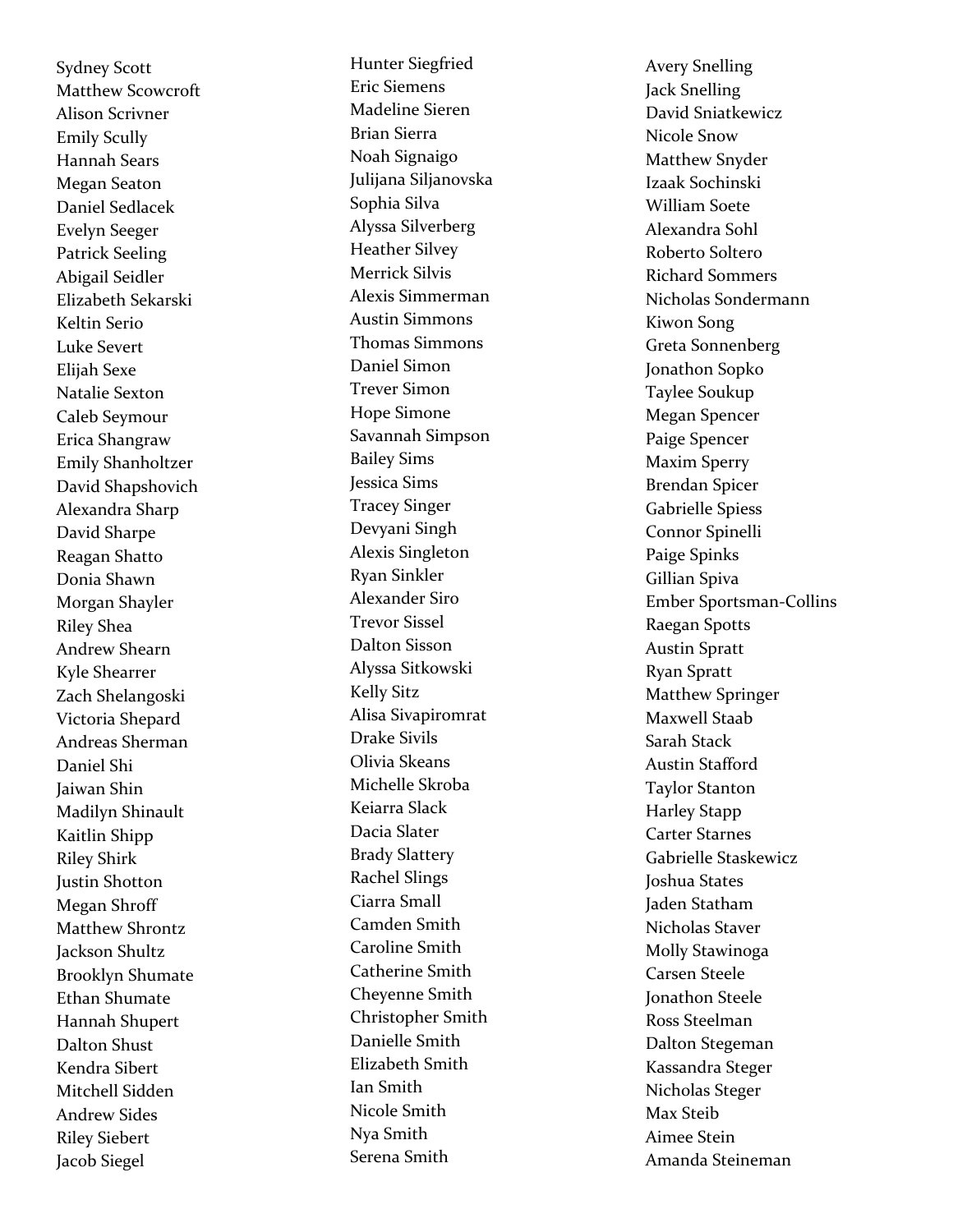Megan Steinheimer Sydney Stellern Jalin Stelzer Joseph Stephens Carly Stern Isabella Stevens Patrick Stevenson Alissa Steward Andre Steward Nakiya Steward Tiffany Steward Jane Stewart Jaydon Stewart Joseph Stewart Sarah Stich Tatiana Stickle Katherine Sticklen John Stiens Michael Stitz Kira Stock Jacquelin Stockdale Alexis Stockwell Amanda Stoker Grant Stokes Annabel Stollenwerck Carson Stone Jenny Stone Paige Stone James Storgion Jacob Stork Grace Stotler Matthew Stout Mitchell Stout Piper Stow Brittany Strelitz Sean Stringberg Olivia Stripling Jack Stromberg Maximilian Stroyeck Olivia Struttmann Dakota Stubler Kamile Stuckey Paul Studdard Joshua Stueck Alec Stutson Jack Suarez Payton Suddeth Abby Summers Brianna Summers

Fanxi Sun Siyue Sun Wenting Sun Maxwell Super Amy Suraud Abigail Sutter Grace Sutter Sydney Sutter Jennifer Sutterer Ardriannah Sutton Kaitlyn Swacil Mathew Swan Nathaniel Swan Andrew Swanson Veronica Swearingen Hannah Sweetwood Megana Swords Imani Sykes Morgan Sylvester Natalia Szarnecki Stephanie Szarnecki

## T

Kathryn Taaffe Andrew Tait David Tallant Lexie Talpers Qisheng Tang Mackenzie Tapscott Yasmeen Taranissi Annie Tassinari Abbey Tauchen Caroline Taylor Kaili Taylor Margaret Taylor Richard Taylor Zachariah Taylor Lola Tebbe Devon Terry Emily Theriac Allison Thoenen Bridgette Thogo Allison Thomas James Thomas Jessica Thomas Tara Thomas Jacob Thompson Trinidy Thompson

Fiona Thurow Rui Tian Geoffrey Tibbles Alyssa Till Nicole Tinsley Michael Todd Lee Toellner Madilyn Tominia Eleonora Topchian Dominic Torno Hunter Tosto Shelbi Townsend-Nance Dawson Townsend Sydney Townsend Victoria Trammell Victoria Trampler Ellen Tran Tsoi Tran William Tran Carley Transano Elizabeth Trau Erin Trickel Kevin Trieu Marissa Triller Dinis Trindade Megan Triplett Lucie Trokey Elizabeth Trotier Luke Troyer Alicia Trudeau Eric True Ashley Trueblood Thien-an Truong Herman Tuck Ava Tucker Kendall Tucker Lucy Tuholske Kelton Turner Marissa Turner Sadie Turner Marie Tweedie Joshua-Andrew Twitchell Grant Twombly Lauren Twombly Abigail Twyman Jasmyne Tyler Zoe Tyler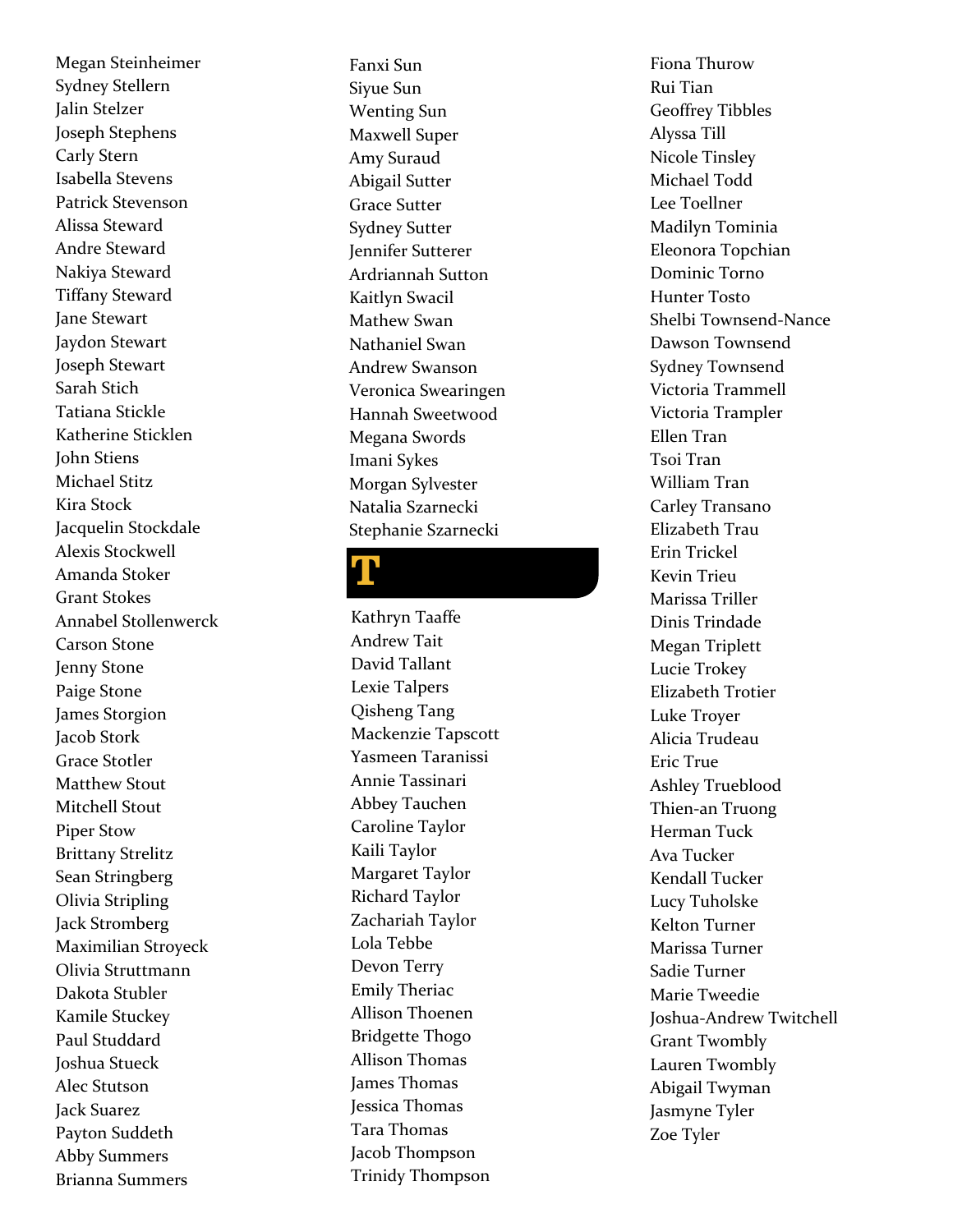**UV**<br>Mia U<br>acob<br>Erich<br>Abaig<br>Kaile<br>Mika Mia Uetrecht Jacob Unterbrink Erich Unterschutz Abaigeal Uphoff Kailey Urnikis Mikayla Ursery

Grant Vacca Arya Vaid Zachary Vajda Clarence Valelo Anna Valencia Juan Valencia Nathaniel Valentine Isabel Vallejo Corey Valleroy Sarah Valli Eric Van Delden Ioanna Van Glabbeek Samantha Van Jura Jaynie Vanatta Kaye Vandendaele Bailee VanDeren Sarah Vaneva Craig Vanvickle Joseph Varacalli Joshua Varnon Lukas Veinbergs Jessica Velazquez Mikella Vermaire Victoria Vernaschi Delanie Vinzant Jordan Visina Kelsey Vogel Madeline Vogelweid Cole Vogt Alexandra Volk Jordyn Voll mer Emma Volmert Sofia Voss Seanna Vrana

## **W**

Cara Wagner Margo Wagner Ryan Wagoner Muhammad Waheed Sierra Wakkure Eva Walker Jacob Walker Samantha Walker William Walker Katherine Wallace Huxley Waller Hannah Walters D'Angelo Walton Nikehl Walton Abigail Wampler Xuezhao Wan Jinghui Wang Samuel Wannemuehler Joseph Wansing Andrew Warbritton Audrey Warbritton Belle-Lynn Warn Michael Warner Lauren Warnken Abigail Warren Burke Warren Michael Warren Brooke Watkins Hanna Watson Olivia Watt Nicholas Waycaster Baylor Webb Alex Webber Maxwell Weber Sydney Weber Garren Wegener Nichole Weibel Alexander Weinzierl Anna Weir Alexander Weisner Ethan Weiss Jessica Weiss Katelyn Weith

Madison Weitlauf Jolie Welch Sophia Welch Ethan Weld Ethan Welker Rebecca Wells Claire Welsh Madelyn Welsh Emily Wendleton Daniel Wenstrup Rianda Wenther Sadie Werman Abigail Werner Christiana Werner Frederick Werth Abby West Leslie West Collin Westbrook Hannah Westhoff Charles Weston Kathryn Weston Kayla Wetzel Cole Whalen Monica Wheeler Addison White Jaelin White Jasmine White Mary White Molly White Neve Olivia White Spencer White Gehazi Whitehurst Molly Whiting Alicia Whittaker Thomas Whitty Eric Wickenhauser Emma Wickland Madisyn Wideman Elizabeth Widiger Alexandra Widman Kathryn Wiedemann Grace Wiederholt Leo Wieffering Samantha Wieprecht